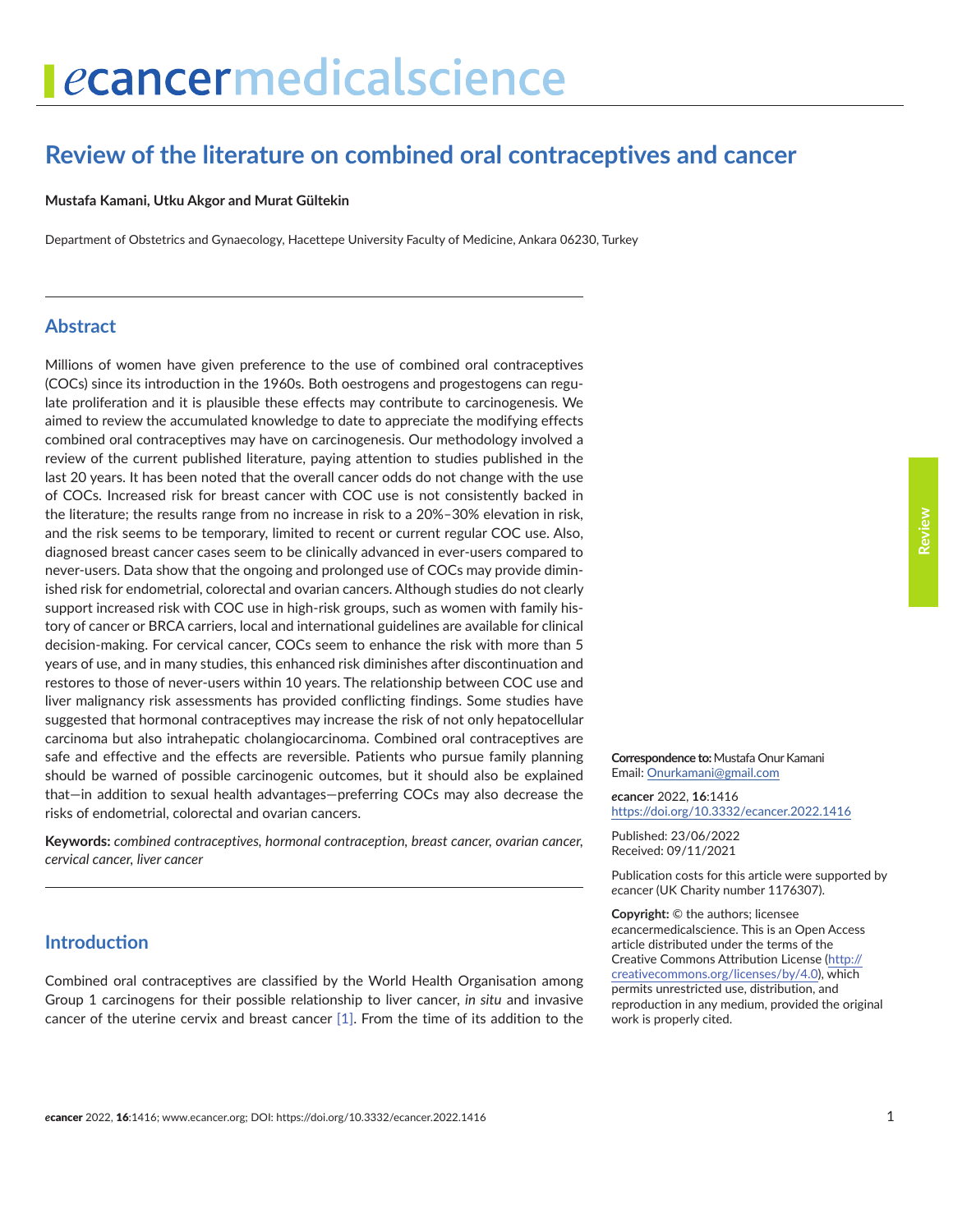contraceptive arsenal, millions of women have used COCs, oftentimes for lengthy durations and at a period of well-being. Since the development and approval of the first COC pill, formulations have evolved from comprising high-dose oestrogen (150 mcg) to very low doses (10 and 20 mcg). Although there is a wide array to choose from, and there are many doses accessible, all consist of a progestogen and an oestrogen. Pregnancy is averted fundamentally via blocked ovulation. In addition, alterations to the endometrium and cervical mucus are also important factors preventing pregnancy [\[2\]](#page-13-0). The users were especially concerned about cancer, given the widespread usage and frequent media scares. Both oestrogens and progestogens can regulate cell growth and reproduction, and it is plausible that this proliferative influence may contribute to carcinogenesis in susceptible tissues. The aim of this review was to analyse the available up-to-date literature regarding malignancy risks linked to the use of COCs. The search was performed in the PubMed database for oral contraceptive/combined oral contraceptives/ contraceptives/contraception in title or abstract and cancer in title. A total of 2,483 papers were returned. Titles of the last 20 years were the primary focus and studies published in high-impact journals, which have large cohort sizes and high citation counts, were selected for more in-depth narrative reviews.

#### **Overall cancer risk**

Up to now, there have not been any studies showing that overall cancer risk or mortality related to cancer in general has increased among COC users. Cohort studies are notably advantageous when it comes to analysing the general proportion of risks and advantages related to a COC exposure. Absolute risk of mortality from cancer was assessed in COC users in three large cohort studies, which are the Royal College of General Practitioners (RCGP) study, the Nurses' Health Study and the Oxford Family Planning Association research; between ever-users and never-users, none of these studies found significant discrepancy [\[3–5\].](#page-13-0) Overall, cancer possibility does not increase with COC use. The evidence proposes that ongoing users of COCs may have elevated odds of malignancy of the liver, cervix and breast in comparison with nonusers. The majority of studies propose that the elevated risks of mentioned malignancies deteriorate subsequently after cessation of COCs, restoring within about 10 years to that of non-users. On the other hand, ongoing and prolonged use of COCs provide diminished risks for ovarian, endometrial and probably colorectal cancers. This protection appears to remain for years after cessation of COCs, as it may exceed 30 years. Long-standing cancer benefits might neutralise the interim adverse effects on the assumption that they persevere until later in life because the majority of malignancies become frequent after 50 years of age.

Long-term malignancy risks and benefits were analysed in the RCGP oral hormonal pregnancy prevention study, which covered a cohort of more than 46,000 women who were followed up as far as 44 years [\[6\].](#page-13-0) In this study, it is reported that patients who had used COCs are not in danger of new malignancy risks later in life. Regular COC use may have a protective effect from ovarian, colorectal and endometrial malignancies, which are likely to continue many years after cessation, possibly more than 35 years in the cases of ovarian and colorectal cancer. Enhanced risks for cancer of the breast and cancer of the uterine cervix that are observed in recent and ongoing users are stated to be temporary, diminishing after 5 years of cessation to those of never-users.

Long-term cancer risks were evaluated in a cohort of 267,400 female textile workers in China; no increased risk of cancers combined or of thyroid, liver, breast, lung, ovarian, colon, pancreatic, gall bladder, rectal, cervical or stomach cancers were detected. Only cancers of the uterine corpus were found to be reduced with COC use [\[7\]](#page-13-0).

#### **Breast cancer**

Oestrogens and progestogens are among the modifiable factors that may increase the risk of breast cancer (BC) and this has been confirmed, for instance, in hormone replacement treatment (HRT) in the post-menopausal population. From the time of its introduction, a similar proposal has been suggested for COCs. In the breast, both oestrogen and progesterone have a proliferating effect, probably due to stem cell stimulation [\[8\].](#page-13-0) Inherent oestrogens (oestradiol and oestrone) are suggested mutagens over carcinogens by way of a gene damaging mechanism [\[9\]](#page-13-0), whereas the mediating route of progestin is more complicated [\[10,](#page-14-0) [11\]](#page-14-0) [\(Figure 1b\)](#page-2-0). Scepticism remains regarding the association between the consumption of COCs and the risk of BC. Researches of BC risk among women who use COCs show conflicting results: from no increase in risk to a 20%–30% elevation in risk. The majority of articles have categorised participants in accordance to whether they were ongoing, recent or previous users of COCs or if they had ever used COCs. The findings of many epidemiologic studies state no association. Any effect seems to be temporary or limited to recent or ongoing COC usage ([Table 1](#page-2-0)).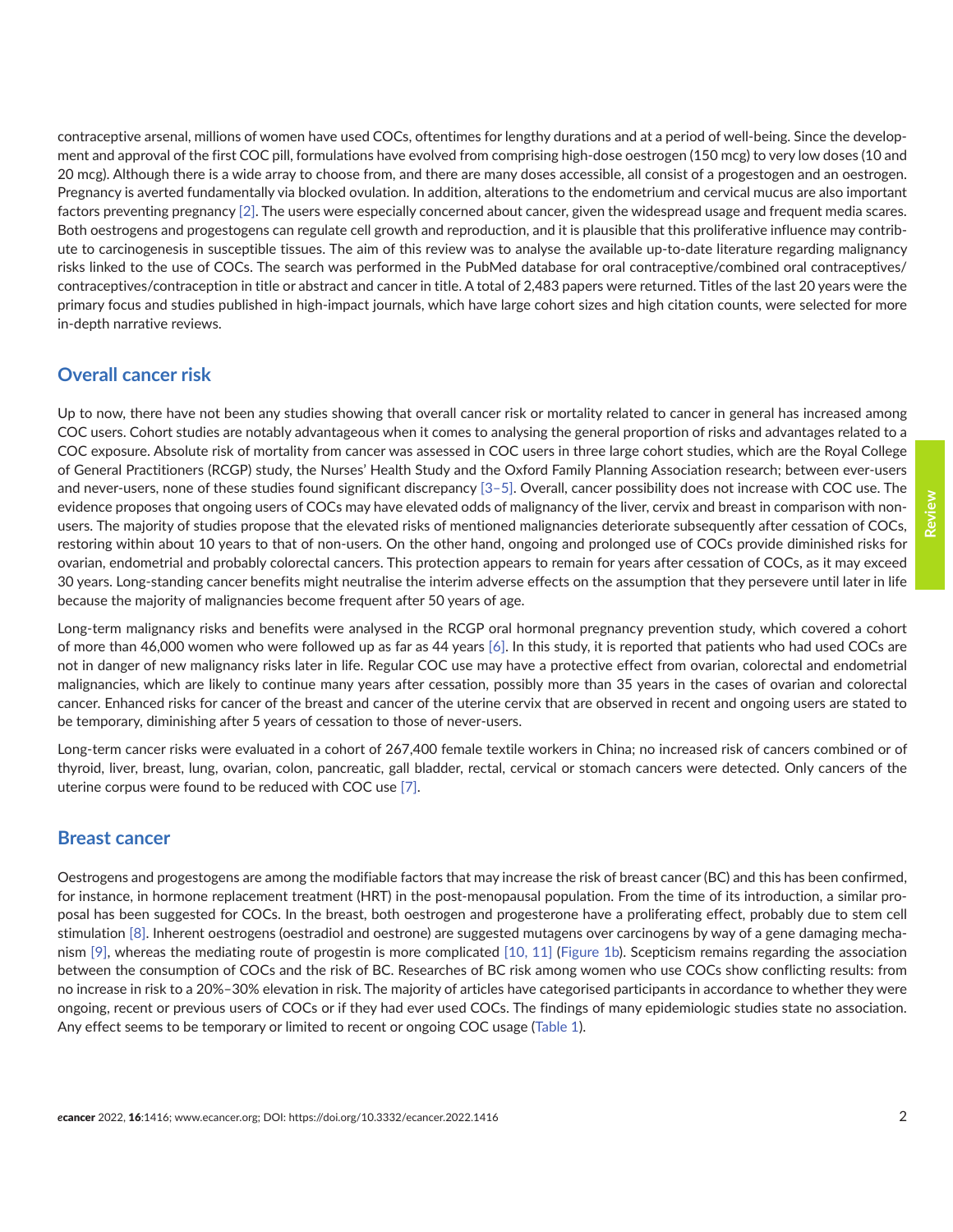<span id="page-2-0"></span>

**Breast Cancer** 

*Figure 1. Pathways correlating the effect of COCs on* **b***reast* **c***ancer***.**

| Table 1. Studies reporting no increase in the risk of breast cancer associated with COC use. |  |
|----------------------------------------------------------------------------------------------|--|
|                                                                                              |  |

|                           | Study design             | <b>Risk analysis results</b>                                                        |  |
|---------------------------|--------------------------|-------------------------------------------------------------------------------------|--|
| Jordan et al [12]         | Case-Control Study       | 0.7% of all cases is attributable to COC use                                        |  |
| CDC [13]                  | Case-Control Study       | RR: 0.6-1.6 (not significant)                                                       |  |
| Nurses' Health Study [14] | Prospective Cohort Study | >10 year COC use RR: 1.11 (95% CI: 0.94-1.32)                                       |  |
| Marchbanks et al [15]     | Case-Control Study       | Current use:<br>RR: 1.0 (95% CI: 0.8-1.3)<br>Past use:<br>RR: 0.9 (95% CI: 0.8-1.0) |  |
| Michels <i>et al</i> [16] | Prospective Cohort Study | >10 year COC use<br>RR:1.04 (0.97, 1.11)                                            |  |
| Oxford-FPA [5]            | Prospective Cohort Study | <b>Fver versus Never</b><br>RR: 1.0 (95% CI: 0.9-1.1)                               |  |
| <b>RCGP [17]</b>          | Prospective Cohort study | <b>Fver versus Never</b><br>RR: 0.98 (95% CI: 0.87-1.1)                             |  |

RR: Risk Ratio; COC: Combined Oral Contraceptive; CI: Confidence Interval; CDC: Centres for Disease Control; Oxford FPA: Oxford Family Planning Association; RCGP: Royal College of General Practitioners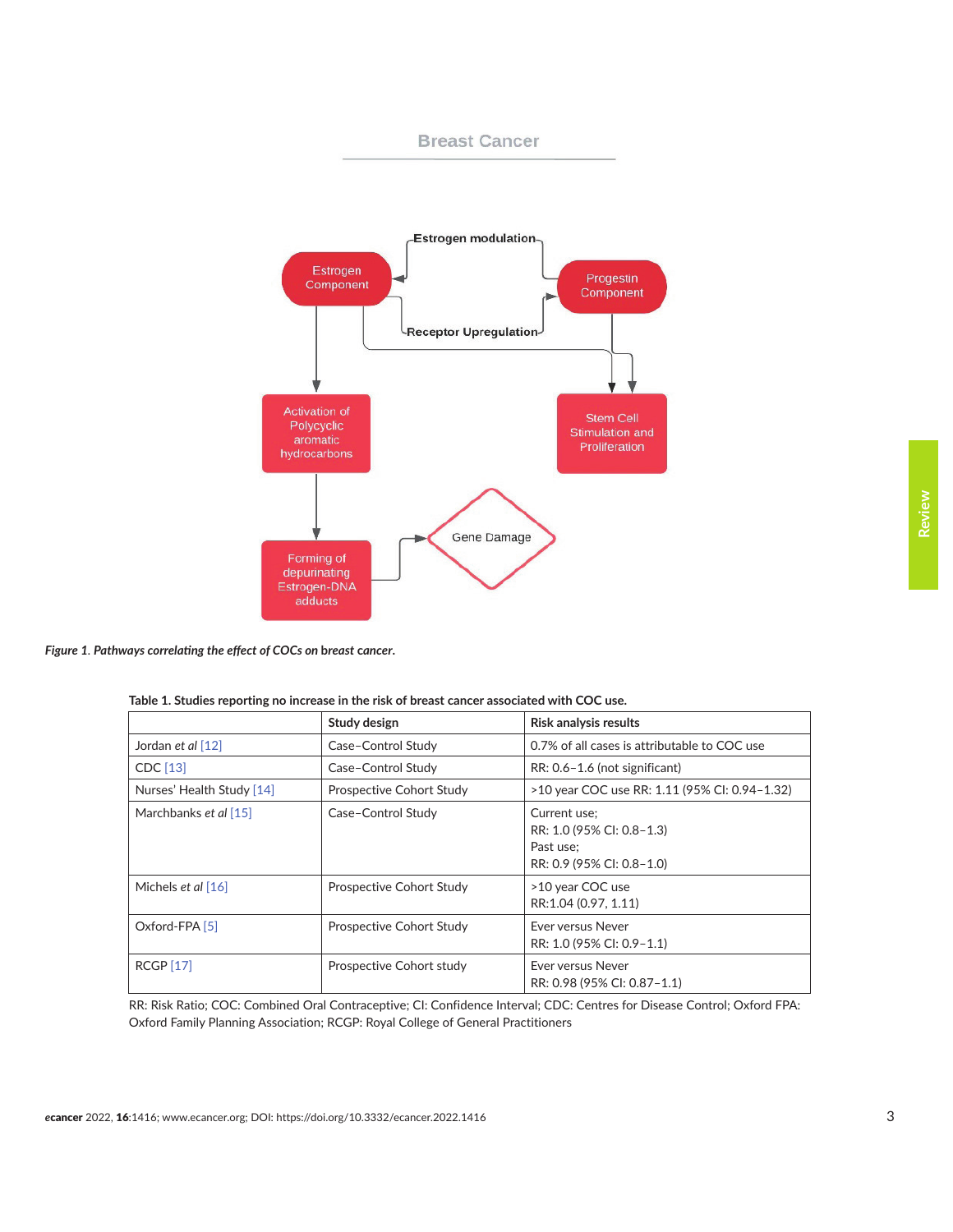In the Nurses' Health research, the RCGP research and the Oxford Family Planning Association research, which are three large prospective cohort studies, neither long-lasting past COC use nor ongoing use was linked to an elevated risk of BC [\[5,](#page-13-0) [14, 17\]](#page-14-0).

In a population-based, case–control study, which consisted of more than 4500 women with breast cancer, BC risk did not vary significantly between ongoing (relative risk (RR) 1.0, 95% CI: 0.8–1.3) or previous COC users (RR 0.9, 95% CI: 0.8–1.0) [\[15\]](#page-14-0). The RR did not arise persistently with long time use or with larger doses of oestrogen. For women with a family history of BC, the use of oral contraceptives was not associated with an elevated risk of breast cancer nor was the initiation of COC use earlier in life. Risk does not seem to be varied with different COC formulations [\[18\].](#page-14-0)

On the contrary, some articles have proposed a relationship between COC use and BC  $[6, 19-21]$  (Table 2). The results are diverse regarding the aforementioned categories of use. It is not known if this relationship is a biological effect or an outcome of increased diagnosis, whether different COC doses might have varying effects or a combination of reasons. However, the International Agency for Research on Cancer (IARC) Working Group on the Evaluation of Carcinogenic Risks to Humans released a monograph in 2007 and judged that there was adequate documentation to demonstrate the carcinogenicity of COCs in humans, with an elevated risk of BC in patients who were using them or had used them recently. Even so, if we inspect these articles that associate COC use with BC, the absolute risk is very low.

In a meta-analysis by the Collaborative Group on Hormonal Factors in Breast Cancer consisting of 54 studies in 25 countries and including over 53,000 women, COC use was related to an elevated risk of BC (RR 1.24, 95% CI: 1.15–1.33), which faded after cessation (RR 1.16 after 1–4 years, RR 1.07 after 5–9 years) and ceased after 10 or more years [\[19\].](#page-14-0) The length of COC use and the variety of COCs had no consequence on BC risk after adjusting for time of use and the malignancies detected then are less advanced clinically than the malignancies detected in never-users.

1.8 million women from a Danish registry were followed up for an average of 11 years in a prospective cohort study. In this research, ongoing or late COC users displayed an elevated risk of BC in contrast to counterparts who never gave preference to COCs (RR 1.19, 95% CI: 1.13–1.26) [\[21\].](#page-14-0) Derived risk for any hormonal contraception in comparison with non-users (RR 1.20, 95% CI: 1.14–1.26) was akin to this risk and rose with a longer period of usage. The overall rise in detected BC cases in the COC user group was small: about 1 added diagnose per 7,690 women annually. For women most likely to use COCs, who are below the age of 35 years, the overall enhanced risk was 1 added diagnosis per 50,000 women annually.

Findings from the Nurses' Health Study, which is the largest cohort to date [\[22\]](#page-14-0), including 121,577 women, reported that oral hormonal contraception usage is connected to elevated mortality due to BC for participants who have used OCs for 5 years or more in contrast with participants who never used COCs (RR, 95% CI: 1.26 (1.09–1.46)). In 2021, the Nurses' Health Study II prospective cohort reported a higher risk for current users (HR 1.31; 95% CI: 1.09–1.58) compared to never-users. For former users, after 5 years of cessation, the risks were similar to those of never-users (23). However, the majority of studies do not show any association [\[17, 24–](#page-14-0)[28\]](#page-15-0).

In a recent meta-analysis, COC use and BC risk showed a significant linear dose–response relationship; 0.7% elevation in risk was reported with every 1 year increase of age [\[29\]](#page-15-0).

Since there is no consensus in the literature on whether breast cancer is associated with COC use, it is wise to consider the details if the latter is true. Diagnosed breast cancer cases were less clinically advanced in ever-users compared to never-users [\[19\].](#page-14-0) Additionally, varying COC formulations may comprise varying risks of malignancy; continuing observations of these relationships may produce new information as COC formulations evolve. The RR of 1.2 (20% increase in risk) reported by Mørch [\[21\]](#page-14-0) similar to that found by the Collaborative Group on Hormonal Factors in Breast Cancer [\[19\]](#page-14-0) where the risk of breast cancer was 1.24 and comparable to preceding prospective studies [\[20,](#page-14-0) [30\]](#page-15-0). From this, it can be deduced that the malignancy risk for breast cancer with contemporary formulations is akin to the risk of older ones.

Combined oral contraceptives are not recommended for women with a personal history of BC (United States Medical Eligibility Criteria (MEC) category 4 (unacceptable risk) for current breast cancer, category 3 (risks outweigh the benefits) for past and no evidence of disease for 5 years) [\[31\].](#page-15-0) However, evidence [\[15, 19,](#page-14-0) [32–](#page-15-0)[49\]](#page-16-0) does not show an elevated risk for BC among women with either a family history of BC or BC susceptibility genes; therefore, women with breast cancer susceptibility genes (such as *BRCA*) or a family history of BC may use COCs at least for short term durations. Beside the point in a meta-analysis by Moorman *et al* [\[50\]](#page-16-0), studying COC use among *BRCA1* and *BRCA2* mutation carriers, COC use had an elevated but non-statistically significant relationship with BC (odds ratio 1.21, 95% CI: 0.93–1.58).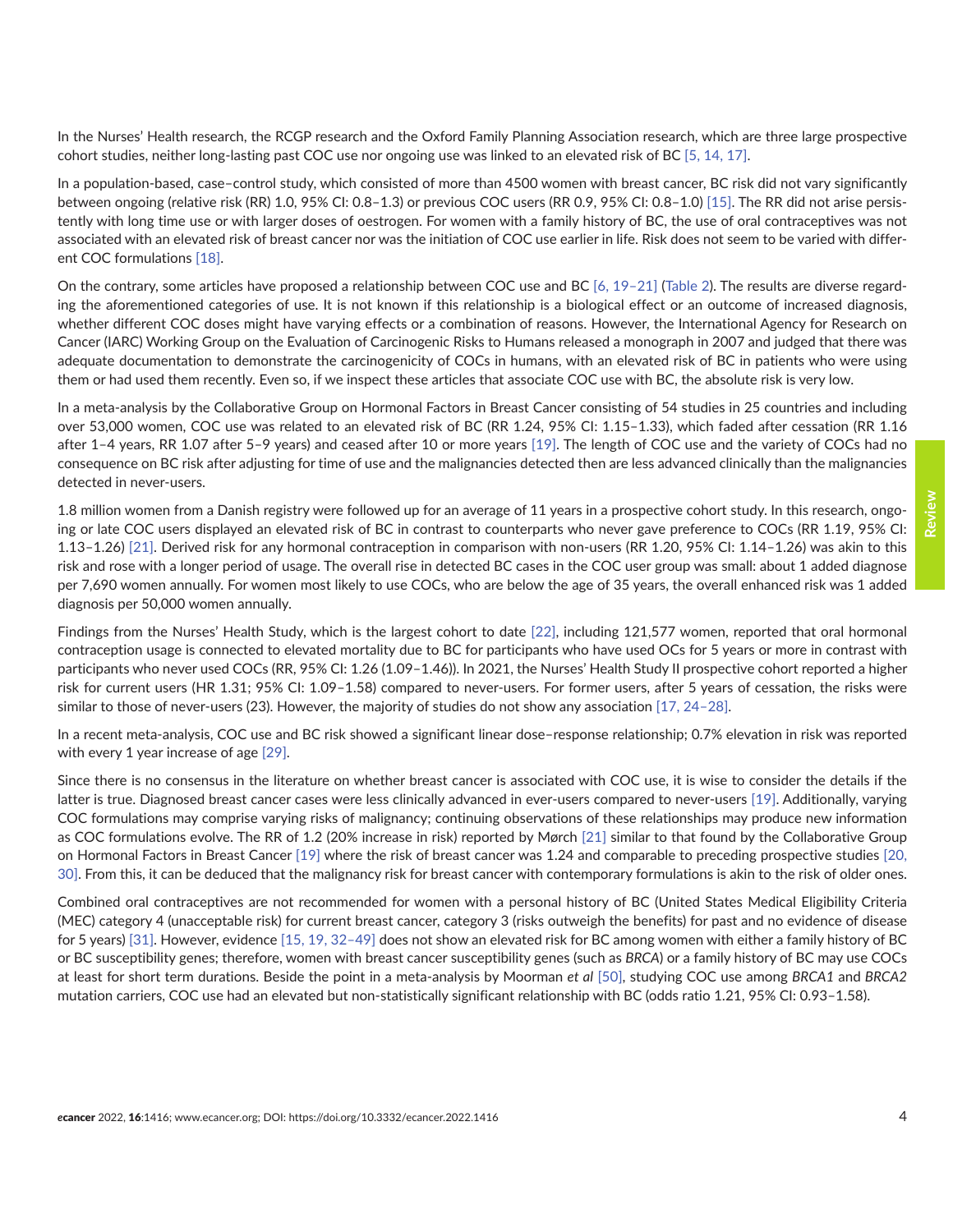|                                    | Study design                | Never vs Ever RR                                                                                                                                                                                                                                                                       | <b>Current and recent RR</b>                                                                                                                                                                                                                                                   | Past RR ( $\geq$ 5 year)                                                                                                                                                                                                                                                             |
|------------------------------------|-----------------------------|----------------------------------------------------------------------------------------------------------------------------------------------------------------------------------------------------------------------------------------------------------------------------------------|--------------------------------------------------------------------------------------------------------------------------------------------------------------------------------------------------------------------------------------------------------------------------------|--------------------------------------------------------------------------------------------------------------------------------------------------------------------------------------------------------------------------------------------------------------------------------------|
| RCGP <sub>[6]</sub>                | Prospective<br>Cohort Study | 1.04<br>(99% CI: 0.91-1.17)                                                                                                                                                                                                                                                            | 1.48<br>(99% CI: 1.10-1.97)                                                                                                                                                                                                                                                    | $0.75 - 1.12$<br>(No increased risk)                                                                                                                                                                                                                                                 |
| Mørch et al [21]                   | Prospective<br>Cohort Study | N/A                                                                                                                                                                                                                                                                                    | 1.19<br>(95% CI: 1.13-1.26)                                                                                                                                                                                                                                                    | 1.05<br>$(95\%$ CI: 0.98-1.13)                                                                                                                                                                                                                                                       |
| <b>Collaborative Group</b><br>[19] | Meta-Analysis               | -Prospective studies (RR ±SD :<br>$1.07 \pm 0.035$<br>-Case-control studies with<br>population controls ( $RR \pm SD$ :<br>$1.10 \pm 0.081$<br>-Case-control studies with hospital<br>controls (RR $\pm$ SD : 1.17 $\pm$ 0.035)<br>-All studies combined (RR ±SD :<br>$1.07 \pm 0.017$ | -Prospective studies (RR ±SD :<br>$1.14 \pm 0.091$<br>-Case-control studies with<br>population controls (RR ±SD :<br>$1.16 \pm 0.048$<br>-Case-control studies with hospital<br>controls $(RR \pm SD : 1.18 \pm 0.057)$<br>-All studies combined (RR ±SD :<br>$1.16 \pm 0.034$ | -Prospective studies (RR ±SD :<br>$1.14 \pm 0.091$ ).<br>-Case-control studies with<br>population controls (RR ±SD :<br>$1.16 \pm 0.048$ ).<br>-Case-control studies with hospital<br>controls $(RR \pm SD : 1.18 \pm 0.057)$<br>-All studies combined (RR ±SD :<br>$1.16 \pm 0.034$ |
| Hunter et al [20]                  | Prospective<br>Cohort Study | N/A                                                                                                                                                                                                                                                                                    | 1.33<br>(95% CI: 1.03-1.73)                                                                                                                                                                                                                                                    | 1.12<br>(95% CI: 0.95-1.33)                                                                                                                                                                                                                                                          |

**Table 2. Studies reporting an increase in the risk of breast cancer associated with COC use.**

RR: Risk ratio; N/A: Not available; CI: Confidence interval

#### **Ovarian cancer**

Ovarian cancer is the fifth leading cause of cancer death and the eight most common cancer in women [\[51\]](#page-16-0). Despite the progress in initial management, the rate of death for ovarian cancer continues to be uppermost among gynaecological cancers. Since ovarian malignancies characteristically appear at a more advanced stage clinically (with a parallel greater rate of death) than other frequent malignancies [\[51\]](#page-16-0), there has been passionate concern in developing successful screening strategies. Unlike breast cancer, screening studies for ovarian cancer so far have not exhibited decreases in the rate of death and false-positive rates have been excessive [\[52–58\].](#page-16-0)

COCs show a likely promising initial preventive measure for ovarian cancer. Researches have consistently demonstrated that continued use of COCs lowers the risk of ovarian cancer. Various broad pooled studies advocate that COCs provide a protective effect on ovarian malignancy risk, with a risk decrease of up to 50% with longer periods of COC use [\[59–](#page-16-0)[62\].](#page-17-0) The largest pooled analysis today predicts that oral hormonal contraceptive pill use already has prevented 200,000 incidents of ovarian malignancy and 100,000 deaths from this cancer worldwide [\[60\].](#page-16-0)

In a meta-analysis, which pooled 24 studies of oral hormonal contraception as primary protection for ovarian malignancy, ever-use was correlated with a decrease in ovarian malignancy in comparison with never-use (OR = 0.73, 95% CI: 0.66-0.81), with more than 50% decrease among participants with ≥10 years of usage [\[14\].](#page-14-0) Relationship between the degree of the protective effect and duration of COC use is correlated. The registry of this research consisted of both women who desired contraception and women who were pursuing a decrease in their possibility for ovarian malignancy. Separate meta-analyses have found comparable advantages in women at high risk for ovarian malignancy [\[15, 16\]](#page-14-0).

In the aforementioned reanalysis by a collaborative group, risk reductions per 5 years of COC use were different for different histological subtypes; for serous, 22.1%; for endometrioid, 27.1%; for clear cell carcinomas, 21.3%; and lastly, 6.7% for mucinous tumours, which was nonsignificant [\[60\].](#page-16-0) Similar preventive ratios are obtained with tubal ligation; most reduction in endometrioid subtypes, less marked for serous neoplasms and for mucinous tumours, nil [\[63\].](#page-17-0) This is in concordance with hypothesises that suggest primary ovarian mucinous tumours are originated from germ cells [\[64\]](#page-17-0) or Walthard cell nest [\[65\],](#page-17-0) accordingly being less vulnerable to contraceptive or reproductive effects.

To understand the underlying mechanisms for how COCs prevent ovarian cancer, the process of ovarian cancer itself should be evaluated foremost. However, the aetiology of epithelial ovarian cancer has been debated for over more than half a century. It is known that ovarian cancer may develop through mutations with step-wise fashion (type 1, low-grade pathway) or much more aggressive mutations without precursor lesions causing widespread metastasis (type 2, high-grade pathway) [\[66\]](#page-17-0). Carcinogenesis theories assumed the coelomic epithelium of the ovary was the primary source for cells undergoing malignant degeneration [\[67–70\].](#page-17-0) It has been suggested that following every ovulation,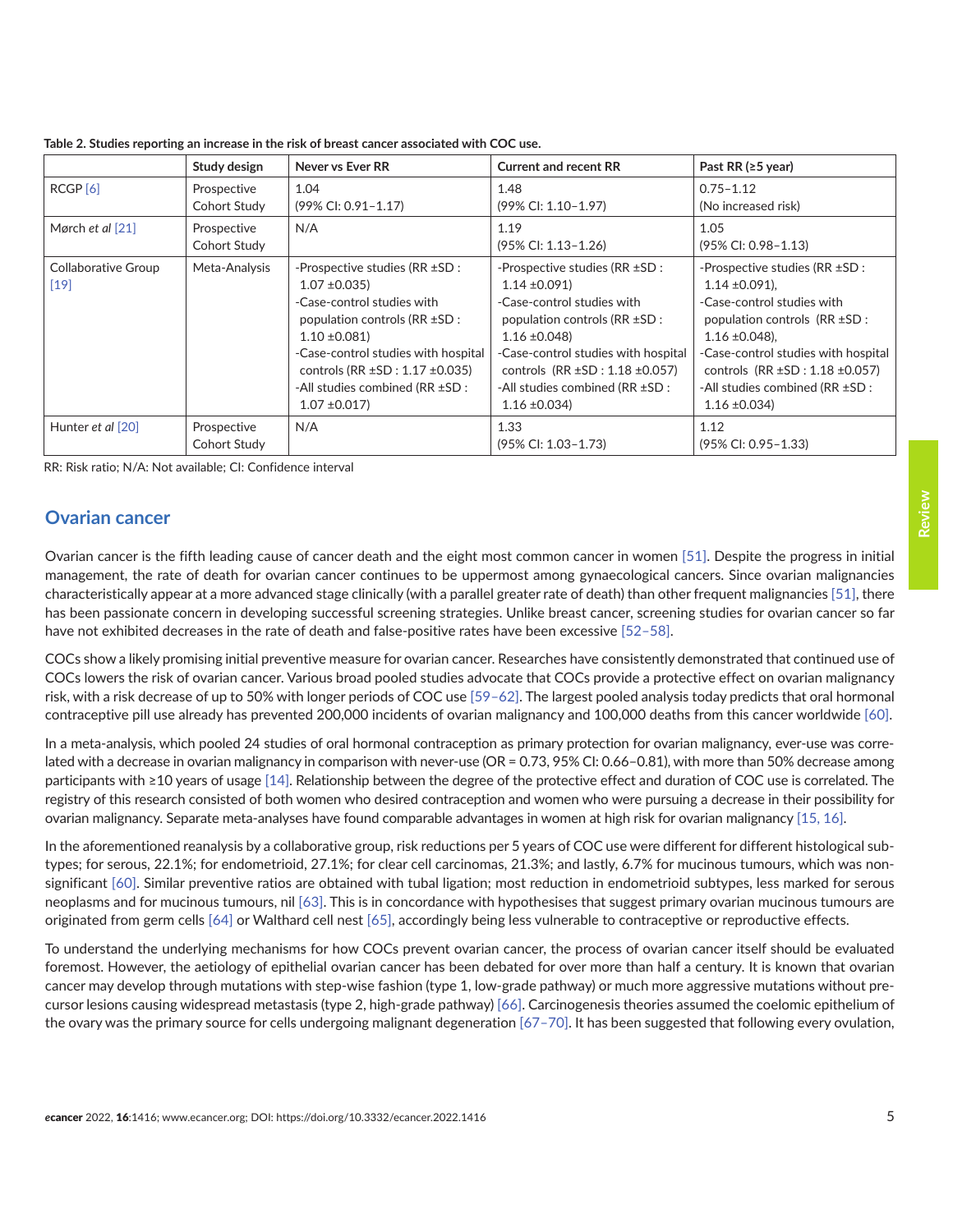damage to the flat mesothelium was ending with entrapment of its cells during the healing process. Undergoing Müllerian metaplasia, they gave rise to mucinous, serous and endometrioid cystadenomas, which are cancer precursor lesions. But perplexities are born on the coelomic ancestry; most encountered mucinous, serous and endometrioid types are identical to intestinal/endocervical, fallopian tube and endometrium carcinomas, morphologically. Moreover, Müllerian cells are not present in ovaries. In addition to this, studies have failed to show a coelomic precursor lesion for these cancers, and therefore epithelial ovarian cancers are accepted as *de novo* [\[71\].](#page-17-0)

Novel theories propose that the plantation of tubal and endometrial cells on ovary epithelium is the initial step for the process for these cancers of Müllerian origin [\[65, 72, 73\]](#page-17-0) and retrograde menstruation provides the carcinogenic iron [\[74\].](#page-17-0) These theories are in concordance with the high prevalence of coexisting serous tubal intraepithelial carcinomas (STIC) in both BRCA1 and BRCA2 carriers undergoing riskreducing salpingo-oophorectomy [\[75–](#page-17-0)[80\]](#page-18-0) and in women with non-hereditary high-grade serous ovarian cancers [\[81–83\].](#page-18-0) In addition to this, the relationship between clear cell/endometrioid cancers and endometriosis has been demonstrated [\[84–90\].](#page-18-0) By way of reduced tubal secretion and motility, ovulation inhibition, menstrual flow decreases and endometrial gland atrophy COCs may hamper the aforementioned pathways (Figure 2).



**Figure 2. Probable mechanisms of ovarian cancers of Mullerian orgin.**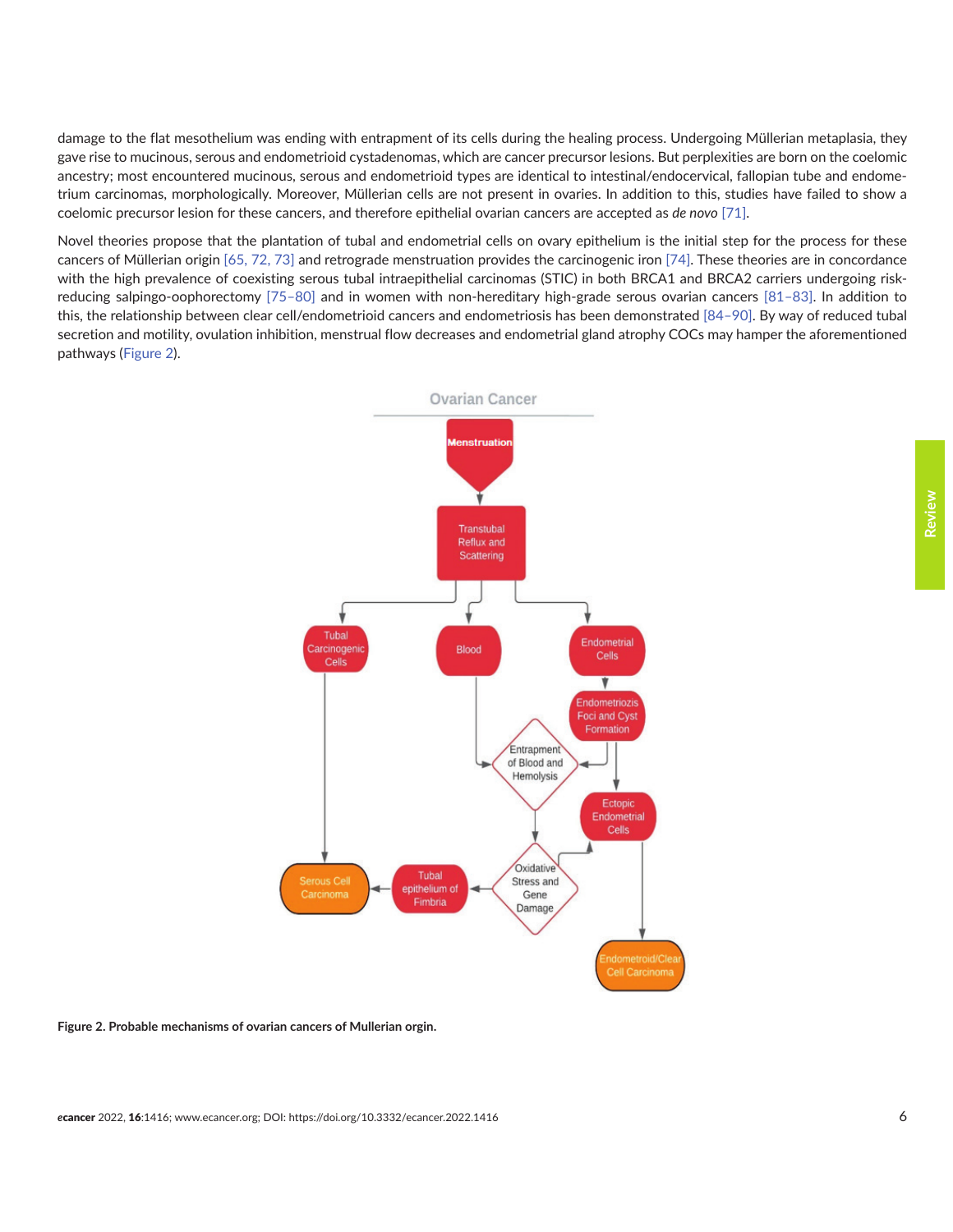#### **BRCA1/2 carriers**

There has been uneasiness that oral hormonal pregnancy prevention might elevate the risk of BC in susceptible populations like mutation carriers. Today, all women who are susceptible to gene mutation are proposed risk-reducing salpingo-oophorectomy (RR-BSO) at an age before which they are at the highest risk for ovarian malignancy as a routine practice; thus, COCs as protective measures are not required. Prophylactic surgeries are the standard of preventive care for these individuals. However, for women who must use COCs for their hormonal diseases or who have decided against RR-BSO, data advocate a decreased risk of ovarian malignancy in women with mutated susceptibility genes who take COC pills, although the hypothetical risk of elevated BC continues to remain. As discussed earlier, this risk was suggested by many studies but has not been consistently backed in the literature.

Women who possess the BRCA1 and BRCA2 genes compose a high-risk population and correspond to 10–15% of all BC cases. In a case– control study which consisted of nearly 2500 matched pairs of women who carried BRCA1 gene, oral hormonal contraception usage was related with an elevated risk of early onset BC, granted that medication commenced under the age of 20 (OR = 1.45, 95% CI: 1.20, 1.75) [\[91\];](#page-18-0) and the risk built up by 11% for each added year of use.

18 comparative, retrospective studies of oral hormonal contraceptive use in BRCA1/2 mutation carriers were analysed. This meta-analysis included 1503 cases of ovarian malignancy and 2855 cases of BC [\[92\]](#page-18-0). The results demonstrated that ever-use of oral contraceptives was related to a decreased risk of ovarian malignancy (RR 0.50, 95% CI: 0.33–0.75); this finding did not differ between mutation groups. A longer period of use raised preventive power. In 2021, this effect was also backed in a cohort [\[93\]](#page-18-0). The largest data in the analysis, a case–control study that included 798 women with ovarian malignancy, showed a 5% reduction in the risk of ovarian malignancy per year of COC use [\[94\].](#page-18-0) Moreover, COC use seems to be correlated with a reduced risk of fallopian tube malignancy in the common population [\[95\].](#page-18-0)

In the study outlined above, there was no indication of a significantly elevated BC risk in COC users in general, for ongoing users or in the first decade after discontinuance of use [\[92\]](#page-18-0).

In a meta-analysis deliberated beforehand, which studied COC use among BRCA1/2 mutation carriers, relationships between ever-use of oral contraceptives and ovarian and breast cancer among women who are carriers are akin to those shown for the common populace [\[50\].](#page-16-0)

In a recent study, a prospective cohort study which comprised 6030 BRCA1 and 3809 BRCA2 carriers, retrospective and prospective analyses were inconsistent. In the prospective arm of BRCA1 carriers, there was no elevation in the risk of BC, but retrospective results were consistent between full-cohort (HR: 1.39) and left-truncated (HR: 1.26) analyses. The BRCA2 carriers' prospective arm and full-cohort showed elevations in the risk of BC (HR: 1.75 and HR: 1.52, respectively) but retrospective results were inconsistent between full-cohort and left-truncated analyses (HR: 1.06) [\[96\].](#page-19-0)

In a recent systematic review, overall data on BRCA mutation carriers were found to be very limited to decide the use of COCs in this population. BRCA1/2 mutation carriers also benefitted from the protective effects of COC use, which decreases the risk of ovarian cancer [\[97\]](#page-19-0). On the contrary, a new meta-analysis reported the elevated risk for breast cancer among long-term users (>5 years), while a protective effect for ovarian cancer was observed regardless of COC use [\[98\]](#page-19-0). Therefore, an elevation in BC risk cannot be ruled out. At any rate, cancer risk for ovaries is still raised up under COC use in this population and RR-BSO is favoured at a reasonable age [\[97\]](#page-19-0).

#### **Cervical cancer**

GLOBOCAN predicted 570,000 cases and 311,000 deaths for cervical malignancy in 2018 and these numbers rank it to be the fourth most frequently diagnosed cancer and the fourth leading cause of cancer death in women [\[99\].](#page-19-0)

Human papillomavirus (HPV) is the essentially fundamental (but not enough) factor of cervical malignancy [\[100\],](#page-19-0) which is classified as a group 1 carcinogen by the IARC working group with its 12 subtypes [\[101\]](#page-19-0). Immunosuppression (particularly HIV), tobacco use, parity and oral hormonal contraception use are other significant factors [\[102\].](#page-19-0) A far-reaching review overseen by IARC, as mentioned earlier, classified the use of COCs as carcinogenic to humans, and this was established on the stated relationships with cervical malignancy in part [\[103\].](#page-19-0) There is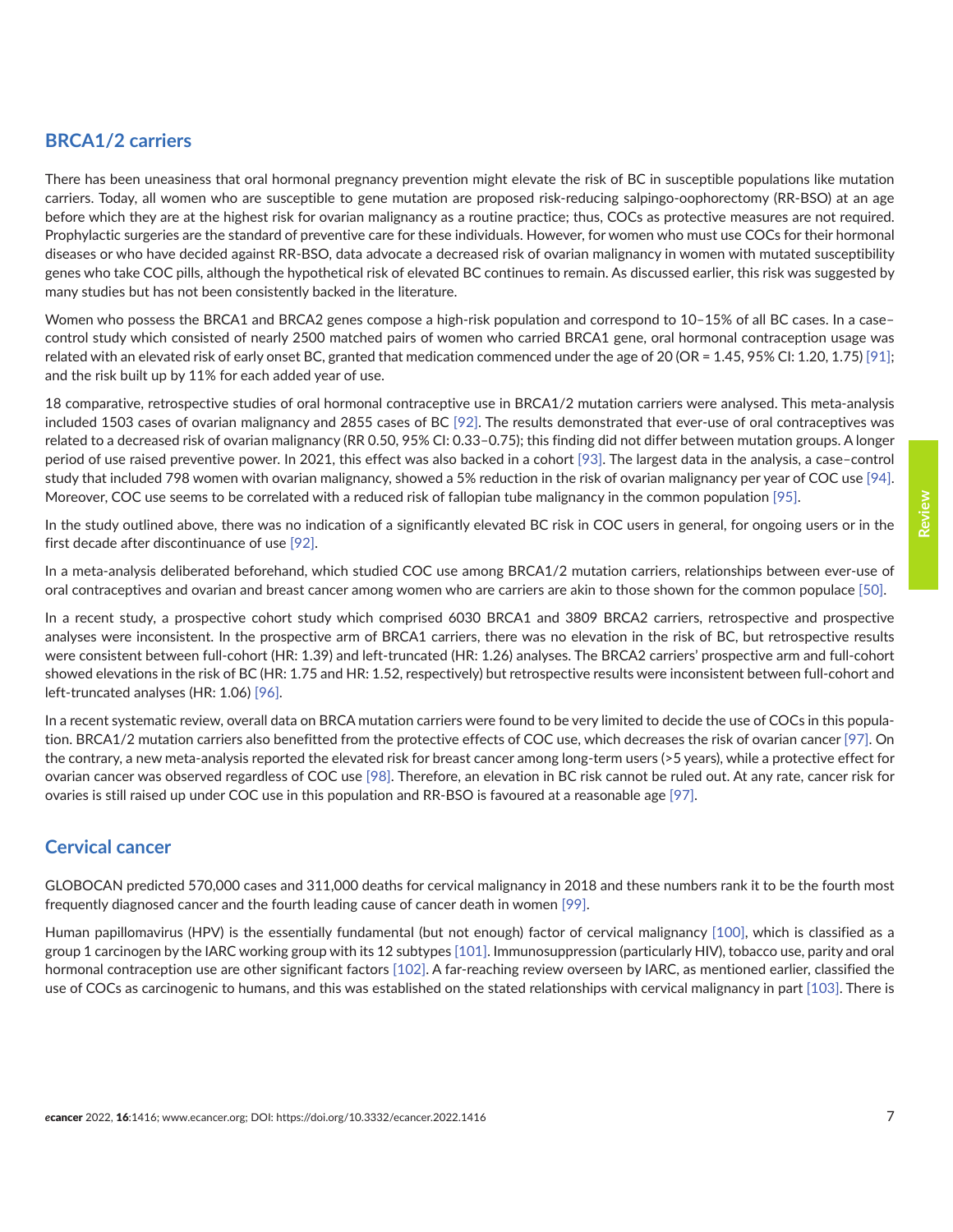concern that HPV carriers may be at a notable risk for cervical malignancy [\[104\].](#page-19-0) Notwithstanding, screening for cervical malignancy should not be a precondition for the planning of pregnancy prevention strategies [\[105\]](#page-19-0).

The age-specific incidence rate of cervical cancer increases after 25 years of age and peaks around 40 years in high-resource countries, although it continues to rise until 55–69 years of age in low-resource countries and so the contribution of COCs to the life-long incidence of cervical malignancy will revolve around on mostly the consequences later in life, when majority are former users. Long-term cervical malignancy risk does not seem to scale up among ever-users in comparison to never-users (incidence rate ratio 1.31, 99% CI 0.84–2.04) [\[6\].](#page-13-0) Yet, lamination by recency of COC use shows that ongoing or recent use (<5 years) is accompanied by elevated risk of cervical malignancy (incidence rate ratio 2.32, 99% CI 1.24–4.34) [\[6\]](#page-13-0). The reported risk seems to wane after relatively 5 years of ceasing COCs, with no indication of malignancy appearing at heightened risk in ever-users later in life.

In the EPIC study, which consisted of a cohort of over 300,000 participants who were followed up for 9 years, the relationship between hormonal cofactors and risk of acquiring cervical malignancy was assessed [\[106\]](#page-19-0). Similar to comparable studies, it has been found that cervical malignancy risk increased with continuation of use and waned after discontinuation, and the study cemented the acknowledged firm correlation between oral contraceptive use and cervical pre-cancer and cancer.

In a recent cohort study conducted in Denmark, nearly two million women of reproductive age were evaluated. Increased risk of cervical cancer was observed among recent and current users of COCs (RR 1.40 (95% CI: 1.28–1.53)). Risk analysis was similar for both adenocarcinoma and squamous cancer. This effect was observed more with the longer duration of use and declined after discontinuation. In this cohort, most women were unvaccinated against HPV; therefore, currently used COCs may have a similar risk profile compared to older formulations [\[107\].](#page-19-0)

In a meta-analysis, which consisted of 24 studies comprising almost 17,000 patients with cervical malignancy and approximately 36,000 controls support this effect, the risk of cervical invasive malignancy was elevated among ongoing users of COCs with a prolonged period of use (RR ≥5 years usage versus never, 1.90 (95% CI: 1.69–2.13)). This enhanced risk diminished after discontinuation and was restored to those of never-users within 10 years. An identical model of risk was detected for both invasive and *in-situ* malignancy, and in high-risk HPV carriers [\[108\].](#page-19-0)

The cervical cancer effects of COC usage is now known and elevated absolute risk in users is the valid measure of this consequence; however, it does not tell much about how exactly the HPV reliant carcinogenetic process is enhanced. COC use might, for instance, enhance the cervical vulnerability to HPV transmission and resultant infection or it might alter persistence or disposition of virus or the advancement or reversion of malign and pre-malign lesions. A plausible pathway to elucidate the relationships between oral contraceptive use and cervical cancer risk is that cervical tissue hormone receptors, especially progesterone, may be affected and the course of HPV may be altered. Particularly, hormones used in contraceptives are assumed to intensify the expression of HPV 16 E6 and E7 oncogenes, prompting the deterioration of p53 tumour suppressor genes and augmenting the capability of the viral DNA to mutate cells and promote neoplasticity [\[108–111\]](#page-19-0) [\(Figure](#page-8-0) [3](#page-8-0)). Data from transgenic mouse models support the presumed pathway of oestrogen combined with HPV oncogenes inducing cervical carcinogenesis; however, these studies show that progesterone suppresses cervical carcinogenesis in mice [\[112,](#page-19-0) [113\].](#page-20-0)

The latest 2015 WHO guidelines for MEC for contraceptive use categorises the recommendations into four groups. For HPV positivity, cervical intraepithelial neoplasies and cervical cancer awaiting treatment, the WHO recommendation group is 2; the advantages of usage outweigh the risks [\[114\].](#page-20-0) While using COCs among women with persistent human papillomavirus (HPV) infection and CINs, patients should be reminded that longer (>5 years) durations of use may increase the risk of carcinoma *in situ* and invasive carcinoma.

#### **Endometrial cancer**

The use of COCs provides prevention against endometrial neoplasia. Consistently, studies have found that the longer the period of usage, the more significant is the decrease in the risk of endometrial neoplasia. On average, every 5 years of use was related to a RR of 0.76; consequently, after approximately 10–15 years, the risk lowers by 50%. After discontinuation, the preventive influence goes on beyond 30 years, and does not give the impression to rely much on the oestrogen dose in formulations or individual traits like parity, body mass index or menopausal condition [\[115\].](#page-20-0) Since the rate of new cases of endometrial malignancy increases strongly later in life, the communal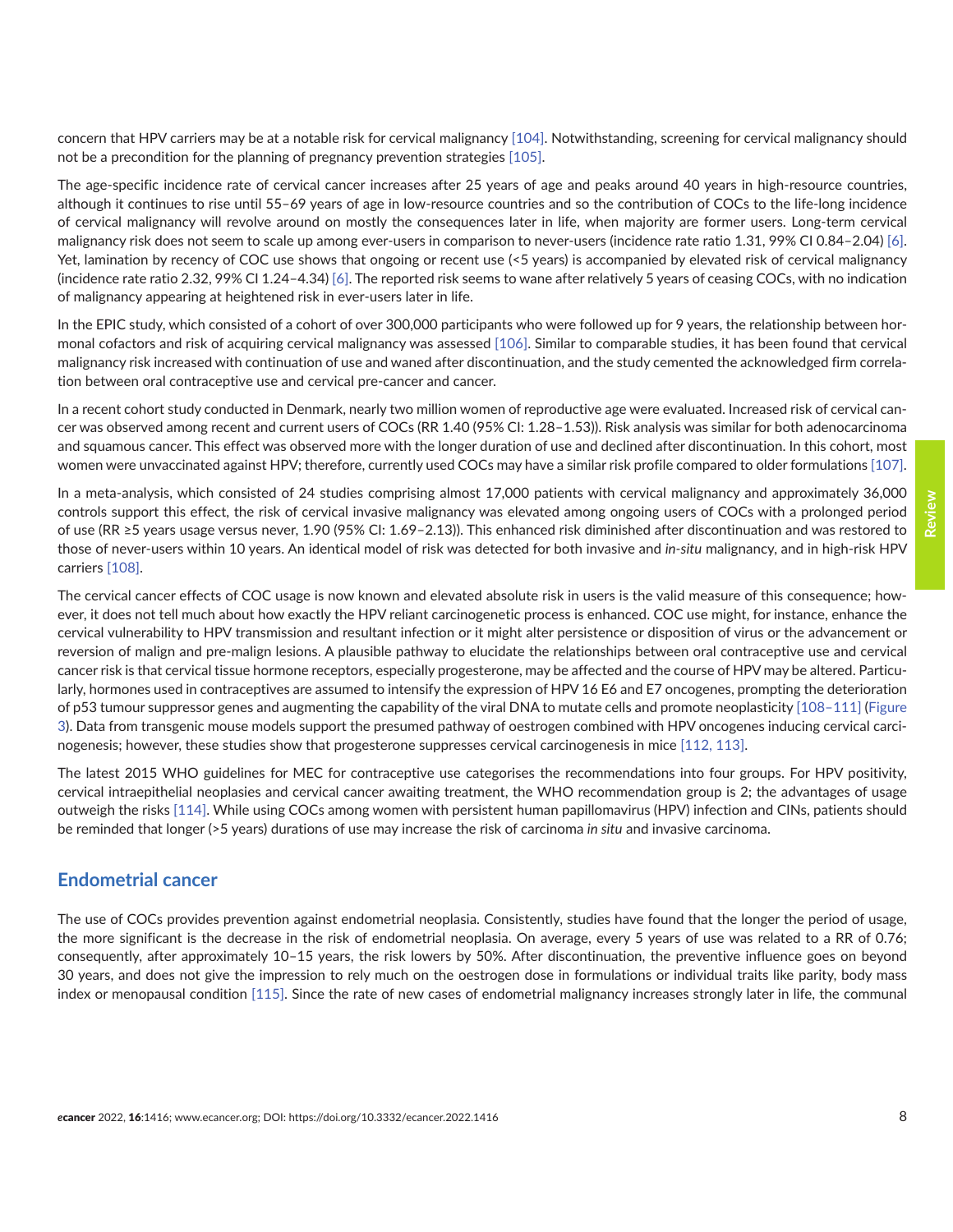<span id="page-8-0"></span>consequences of this converse relation lean primarily on the degree to which the decreased probability of endometrial malignancy carries on after discontinuation.

The decrease in cancer rate related to COC use appears to vary by malignancy form, being more effective for carcinomas (RR 0.69, 95% CI: 0.66–0.71) than sarcomas (0.83, 0.67–1.04; case-case comparison: *p* = 0·02[\)\[115\]](#page-20-0).

Findings from recent (2021) The Nurses' Health Cohort Study II, including 107,069 women, showed oral hormonal contraception usage is connected to lower endometrial cancer risk (ever use, HR 0.77 [95% CI 0.65-0.91]; >10 years of use, 0.43 [0.32-0.58] vs. never OC use) [\[116\]](#page-20-0). These findings are consistent with previous meta-analysis and cohorts involving women who may have been exposed to higher dose formulations.

The use of COCs reduced the risk of endometrial cancer by 30%–40% in broad epidemiologic studies, and the risk decrease persevered for years after cessation [\[6,](#page-13-0) [115\]](#page-20-0). This advantage of hormonal contraception, which is assumably accurate for non-oral combined hormonal contraceptives as well, is thought to be mediated through progestogen ingredient which restrains endometrial proliferation and promotes differentiation. Progestin-only contraceptives seem to grant even stronger protection versus carcinogenesis of endometrium in epidemiologic studies [\[117–119\]](#page-20-0). On the other hand, in more former researches, COCs had larger doses compared to present-day formulations, which are progestogen prominent and hence may have preventive influences proportionate to progestogen-only preparations. This effect may be mediated through diminished exposure to unopposed oestrogen in the follicular phase, down regulation of oestrogen receptors and suppression of oestrogen mediated proliferation genes [\[120–122\]](#page-20-0) ([Figure 4\)](#page-9-0). Moreover, it has also been shown that in women receiving perimenopausal HRT, the addition of progestins to the regime decreases the oestrogenic side effect on endometrial carcinogenesis [\[60,](#page-16-0) [123–125\].](#page-20-0)

# **Cervical Cancer Combined Oral** Contraceptive use Progesterone **Receptor Modulation** and E7 Oncogen Tumor Suppresor<br>Genes

#### **Figure 3. Suggested effect of COCs on HPV carcinogenesis.**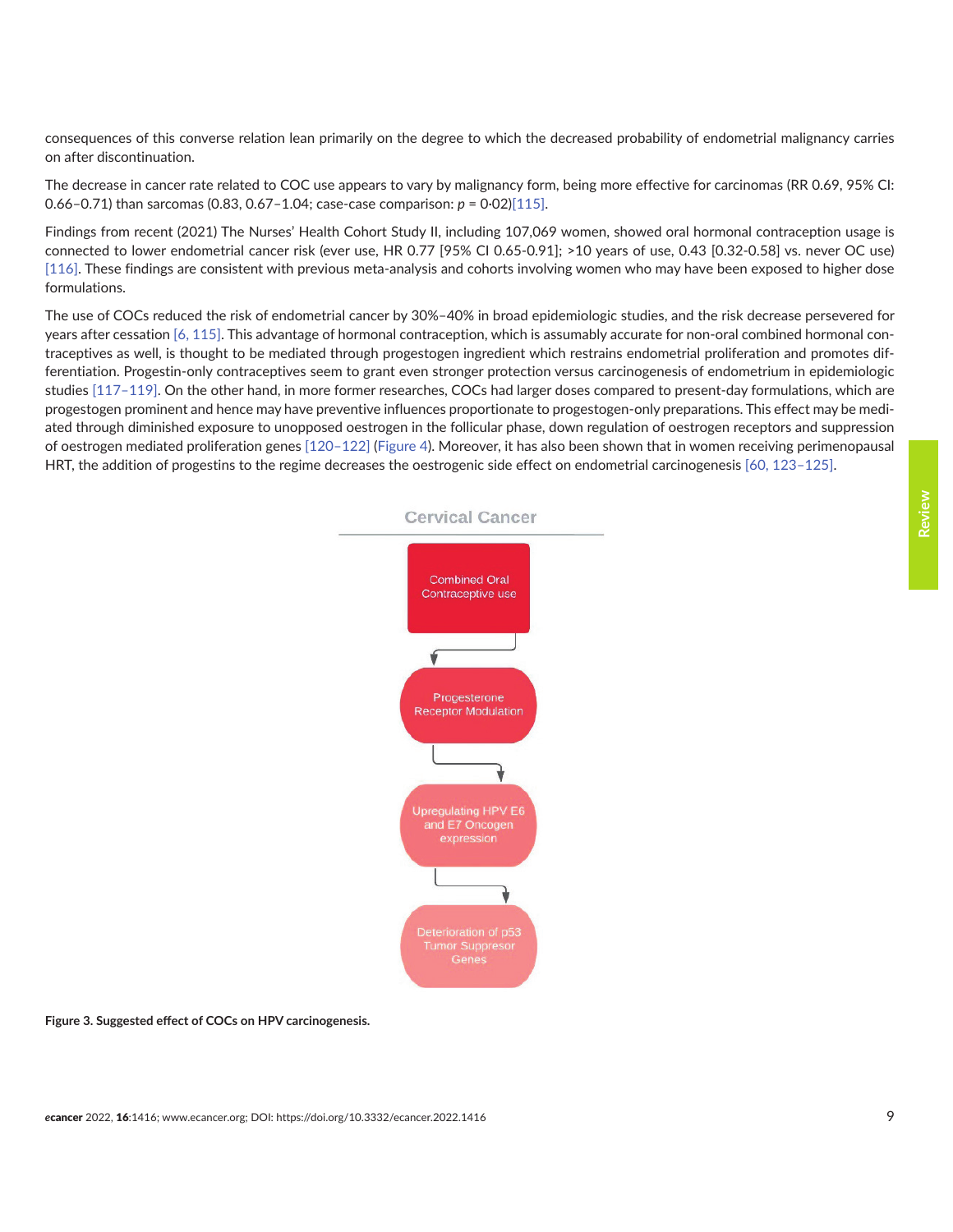<span id="page-9-0"></span>

#### **Figure 4. Suggested effect of progestogens on endometrium.**

#### **Colorectal cancer**

Colorectal cancer (CRC) is another common cancer in women, with relatively good survival rates that are at around 65%. The number of studies reporting on the relationship between COCs and CRC risk are voluminous and IARC has noted that the use of COCs may decrease the risk of colorectal cancer. For the past 20 years, still, there is no consensus between the results of epidemiological studies.

In a meta-analysis, which consisted of 23 studies comprising 14 case–control and 9 cohort studies, relative CRC risk for ever-use versus never-use was 0.8 [\[126\].](#page-20-0) In this study, the relationship between duration and risk was not evaluated but recent use was found to be more protective (OR = 0.7).

In another meta-analysis, which consisted of 29 studies comprising nearly 16,000 colorectal cancer cases, relative CRC risk for ever-use versus never-use was 0.8 [\[127\].](#page-20-0) In this study, the duration of COC use was inversely associated reduction of risk and effect was not doserelated. In the Royal College of General Practitioners' Oral Contraception study, protection from CRC was presumed to be longer than 35 years [\[6\].](#page-13-0)

In a recent population-based case–control study conducted in Northern Israel, nearly 3,000 CRC cases were evaluated. It was found that COC use was very inversely associated with CRC risk among people with Jewish and Arabic origin (ever-use versus never-use; odds ratio: 0.49 (0.39–0.62) and 0.14 (0.04–0.47), respectively) [\[128\].](#page-20-0)

However, in some recent high-quality cohort studies, including the Nurses' Health Study, neither long-lasting past COC use nor ongoing use was linked to an elevated risk of CRC [\[6,](#page-13-0) [104,](#page-19-0) [129–](#page-20-0)[134\]](#page-21-0) ([Table 3\)](#page-10-0). However, the studies were not consistent in their findings with risk reduction with prolonged use in comparison to the findings on ovarian and endometrial cancers [\[104,](#page-19-0) [132, 133\].](#page-21-0)

In a cohort of 1.3 million women, which was followed up for 13 years, ever-use of COCs was found to be associated with an elevation in risk of anal cancer (OR = 1.51, 95% CI: 1.24–1.83) [\[135\].](#page-21-0) This may be associated with HPV-related pathways as in cervical cancer.

Several mechanisms, direct and indirect, were suggested for how COCs modify the risk for CRC [\[136\]](#page-21-0) [\(Figure 5\)](#page-10-0). Insulin-like growth factor regulation via oestrogen and body mass index is one of these suggestions [\[137\].](#page-21-0) Another would be reduction of secondary bile acids [\[138\]:](#page-21-0) bile acids proliferative and carcinogenetic effects on colon cells were demonstrated in both rats and humans [\[139, 140\].](#page-21-0) Additionally, oestrogen has a direct growth-inhibiting effect on human colon cancer cell lines by way of its own receptor [\[141\].](#page-21-0) Oestrogen receptors are known to interact with different pathways detected in colon tumourigenesis [\[142,](#page-21-0) [143\]](#page-21-0). These tumour suppressive receptors are demonstrated to be diminished with age in colon tissue through methylation of the receptor gene and this gene may be upregulated by circulating oestrogen [\[144\]](#page-21-0). Even though more and more studies are being conducted on the mechanisms of cancer, such mechanisms are still waiting to be clarified.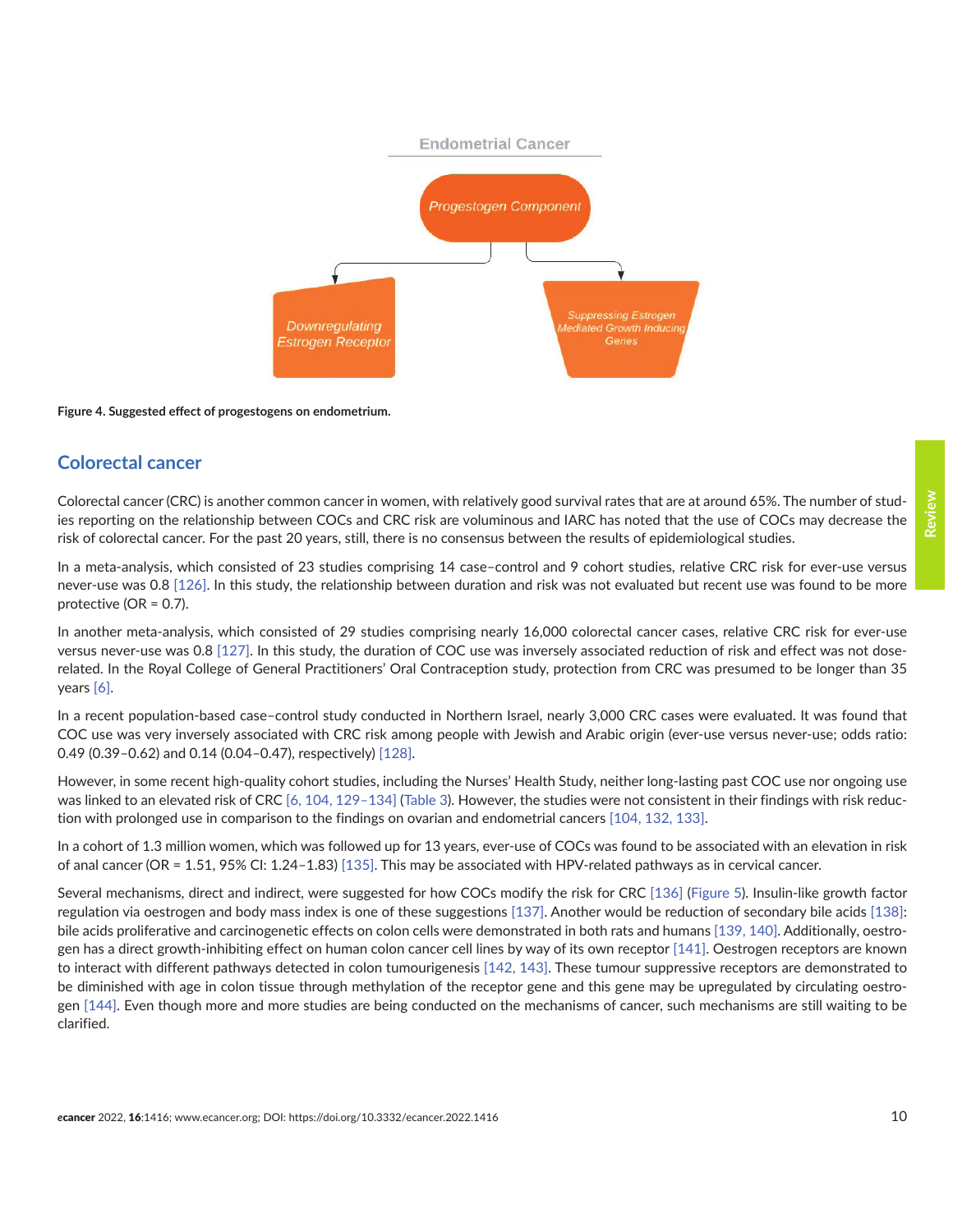<span id="page-10-0"></span>COC use may decrease the CRC risk by at least 15% and this effect seems to not be dose-related, lasting for more than 30 years and not changing with duration of use.

|                            | <b>Ever versus Never RR</b>      |
|----------------------------|----------------------------------|
| Rennert et al [128]        | Jews: 0.49 (95% CI: 0.39 - 0.62) |
|                            | Arabs: 0.14 (95% CI: 0.04-0.47)  |
| Tsilidis et al [133]       | 0.92 (95% CI: 0.83-1.02)         |
| Lin et al $[132]$          | $0.67$ (95% CI: 0.50-0.89)       |
| Charlton et al [130]       | 1.01 (95% CI: 0.91-1.12)         |
| Iversen <i>et al</i> $[6]$ | $0.81$ (95% CI: 0.66-0.99)       |
| Kabat et al [131]          | $0.83$ (95% CI: 0.73-0.94)       |
| Gierisch et al [104]       | $0.86$ (95% CI: 1.00-1.17)       |
| Zervoudakis et al [134]    | 1.04 (95% CI: 0.93-1.16)         |
| Brändstedt et al [129]     | $1.05$ (95% CI: 0.80-1.37)       |

**Table 3. Studies analysing the risk of colorectal cancer associated with COC use.**



**Figure 5. Proposed mechanisms for the effect of estrogen on colorectal cancer.**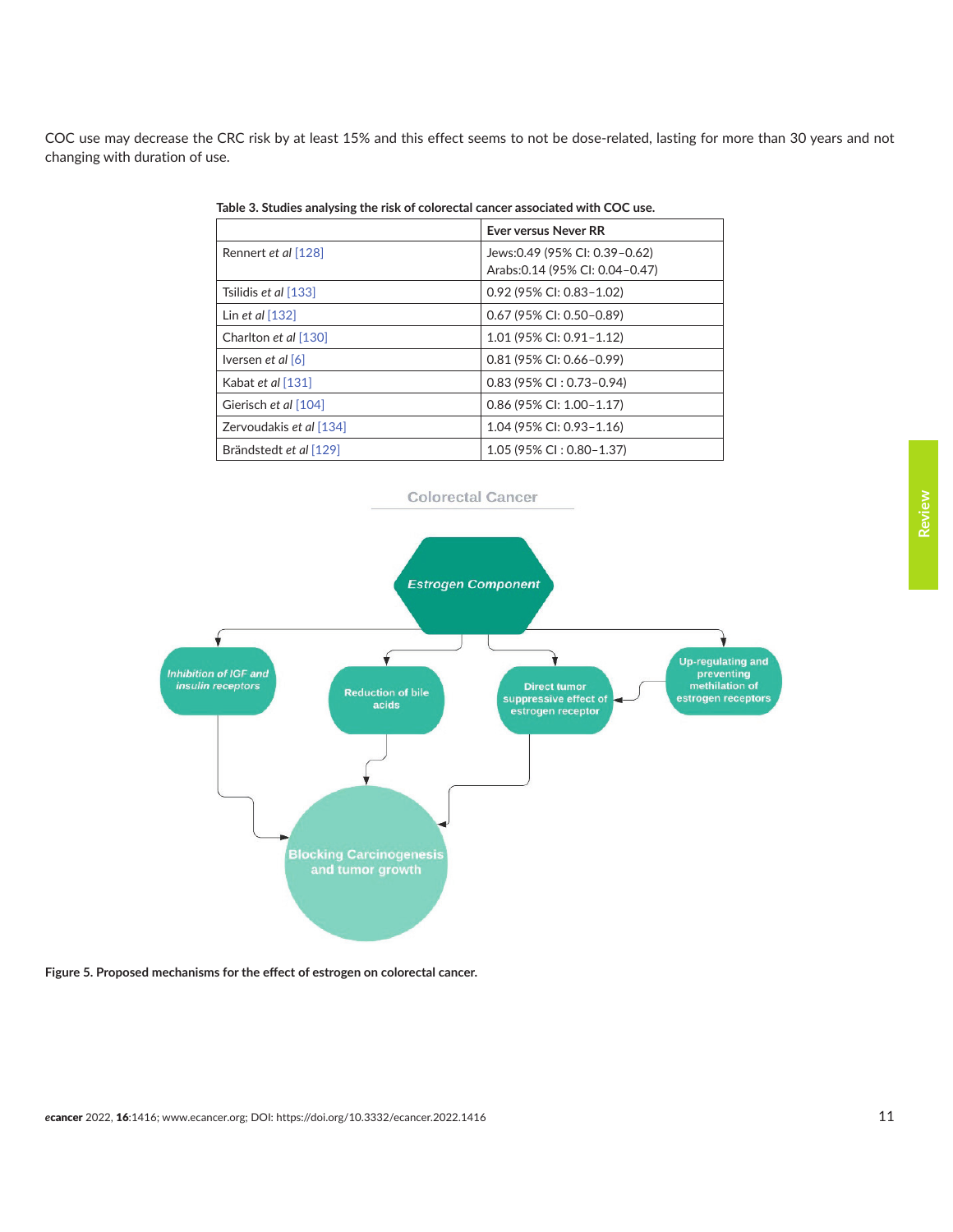#### **Liver cancer**

Primary liver malignancy is the sixth most common diagnosed cancer and the ninth most common cancer in women, and it is mostly an issue in less advanced countries [\[99\].](#page-19-0) Hepatocellular carcinoma (HCC) is responsible for 70%–85% of primary live malignancy in majority of the regions [\[145\]](#page-21-0).

The relationship between COC use and liver malignancy risk assessments has provided conflicting findings. In a meta-analysis of 12 case– control studies, which included over 700 women, the results relating to cancers, like HCC, are varied [\[146\].](#page-21-0) In one review, 6 of the studies showed between 2 and 20-fold increase in risk [\[146\]](#page-21-0); at the same time, a larger study revealed that COC use was not related to an increase in risk related to hepatic neoplasms [\[147\]](#page-21-0).

Regarding the incidence of HCC, the effect of sex has been well demonstrated. Men are developing cancer more often than women, and this has brought about the hypothesis that female sex hormones may prevent hepatocellular carcinoma. Backing this, a case–control study, which consisted of 234 patients with treated HCC and 282 controls, demonstrated that post-menopausal HRT was decreasing the incidence of HCC (148). In a meta-analysis, it has been shown that people with differences in oestrogen receptor 1 gene had different odds of developing HCC (149). Furthermore, in a study which pooled nearly 800.000 women from 11 cohorts, surgical excision of both ovaries was significantly related to elevated odds of developing HCC (HR = 2.67; 95% CI: 1.22–5.85), after calculating for other individual and clinical cofactors and the length of HRT [\[150\].](#page-22-0) In the stated research, COC use was not related to an increase.

In a meta-analysis comprising 14 case–control studies and 3 cohort studies, a significant difference could not be detected; however, a detached investigation of these 14 case–control studies, contrary to the cohorts of the same meta-analysis, revealed a significant elevation in odds ratio (1.55) [\[147\]](#page-21-0). In a case-cohort investigation, which consisted of 267.400 female workers, 420 liver cancer cases were analysed with appropriate control group and odds ratio for COC use was not significant (95% CI: 0.82, 0.60–1.13) [\[7\].](#page-13-0)

There is some evidence regarding the probable biochemical pathways through which hormones may promote carcinogenesis in liver. Hepatocytes carry oestrogen receptors, which are found to be upregulated in HCC, probably because of their proliferative and mutagenic effects [\[151,](#page-22-0) [152\]](#page-22-0). The increase in liver cancer remarked by IARC is not confirmed by the recent studies mentioned. Since IARC noted that the elevation of risk related to liver malignancy observed in regions is poor in cases of chronic liver disease and hepatitis B alone, it should be emphasised that these studies had populations in which hepatitis virus was prevalent.

The proliferation of cholangiocytes in the intrahepatic bile duct is upregulated by oestrogens. Cholangiocytes express both oestrogens receptor-α and -β and can develop intrahepatic cholangiocarcinoma (ICC), which is the most prevalent liver malignancy after HCC [\[153, 154\].](#page-22-0) Laboratory findings propose that oestrogens are cofactors for cholangiocarcinogenesis [\[155\];](#page-22-0) in the meantime, receptor modulators can suppress advancement [\[156–158\]](#page-22-0). In support of hormonal contribution to carcinogenesis, studies in the general population have revealed that higher oestrogen in circulation is related to elevated odds of ICC in both men and women [\[159, 160\]](#page-22-0). In a meta-analysis, which comprised 12 cohorts and over a million women, prolonged (over 9 years) COC use was related to a 62% elevation in ICC risk. Interestingly, in the study, hysterectomy was associated with nearly twofold risk of ICC but not oophorectomy; this may be due to prevalently seen cofactors in this group, such as adiposity, diabetes, HRT use or misclassification of the surgical procedures in cohorts [\[161\].](#page-22-0)

## **Conclusive answers for myths**

#### *If COCs are carcinogenic, should we use other methods primarily?*

Combined oral contraceptives are safe and effective and the effects are reversible. Patients who pursue family planning should be warned of possible carcinogenic outcomes, but it should also be explained that—in addition to sexual health advantages—preferring COCs may also decrease risks for endometrial, colorectal and ovarian cancers. To this day, in no study has cancer been shown as an enhanced mortality factor among COC users.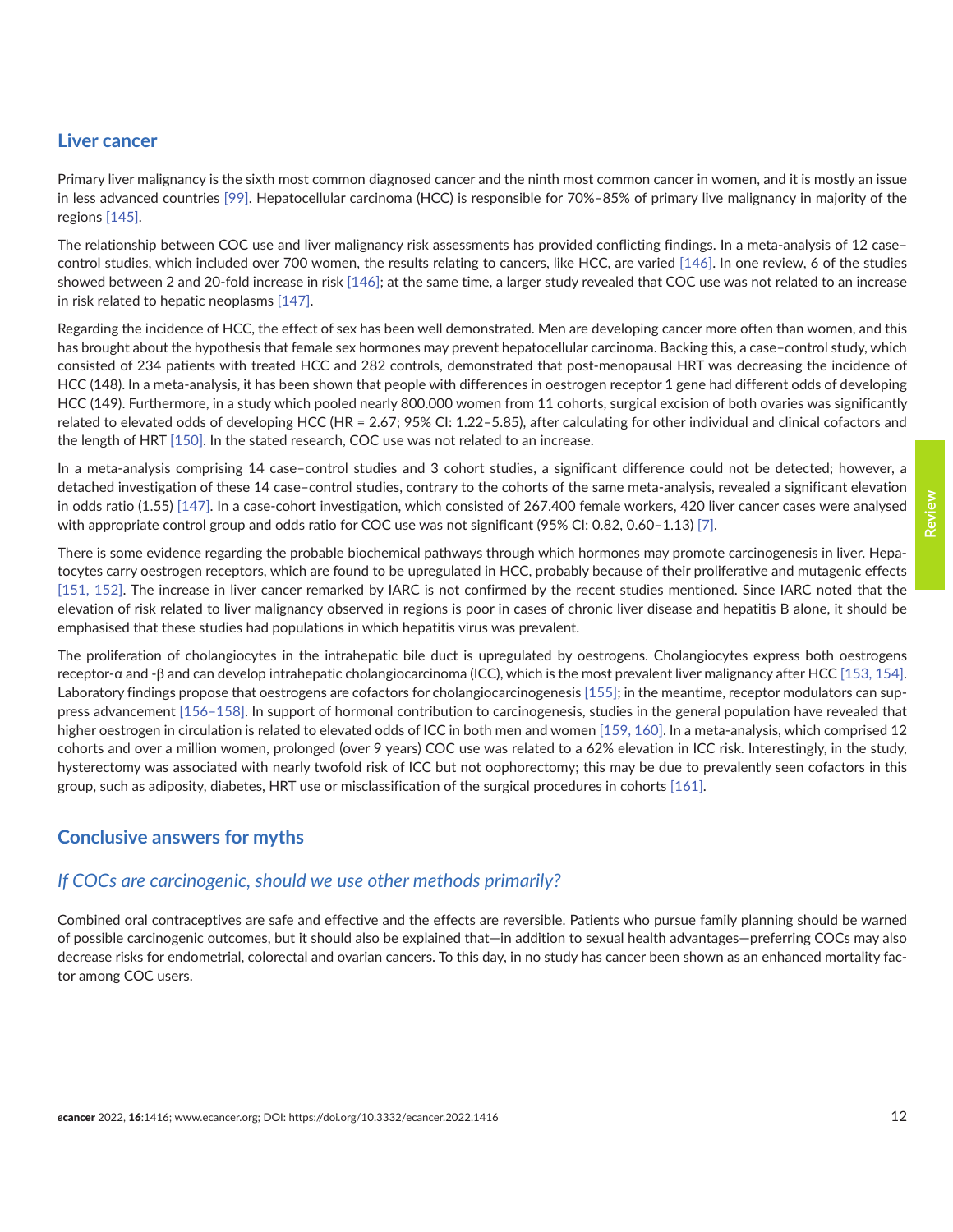## *Can they be used by BRCA carriers and women with a family history of breast cancer?*

The WHO MEC published in 2015 and US MEC for contraceptive use published in 2016 agree that the evidence to date does not propose an elevated risk for BC among women with either a family history of BC or BC susceptibility genes. Therefore, women with breast cancer susceptibility genes (such as BRCA) or a family history of BC may use COCs with safety [\[31,](#page-15-0) [114\].](#page-20-0)

The European Society of Contraception and Reproductive Health Care published in 2018 has advocated against long-term use in BRCA carriers [\[162\]](#page-22-0). The UK MEC for contraceptive use (UK MEC) also take a comparable point of view placing COCs in category 3; theoretical or proven risks usually outweigh the advantages of using the method. However, it is clarified in the guideline that the very limited data in this area suggests the BC risk is not modified by COC use in both these high-risk groups [\[163\].](#page-22-0)

BC risk elevation with COC use in this high-risk group is reported in some studies. On the other hand, others show no increase in risk. That being said, BRCA1/2 carriers should be notified that COC use may enhance BC risk. Early detection strategies for BC should be discussed with patients and periodic inspection should not be omitted; unfortunately, these strategies are not as effective for ovarian cancer and effective treatment is less likely to be achieved. The respective 5-year survival rates are 90% and 48% published by the American Cancer Society [\[164\]](#page-22-0).

COCs can be used for contraceptive purposes in this population, but different forms of contraceptives should be elucidated. COC use for avoidance of ovarian cancer in cases where there is no need for birth control is still not advocated.

#### *Are modern lower-dose formulations safer than 'old' formulations containing higher hormone dosages?*

Since the development and approval of the first COC pill, formulations have evolved from comprising high-dose oestrogen (150 mcg) to very low doses (10 and 20 mcg). Oestrogens and progestogens are among the factors that may cause BC, and this has been confirmed, for instance, in HRT in post-menopausal population. Similar concerns were raised for reproductive women using COCs, but these claims were not given much attention because the evidence was on women using high-dose formulations of old. However, some recent high-quality studies on women using modern formulations found increased BC risk [\[21,](#page-14-0) [165\]](#page-23-0). This new information shows that risks with COCs that contain 20–50 μg ethinylestradiol may be comparable to those found in earlier studies. This cumulative dose of oestrogen may be the major risk factor for breast cancer [\[166\]](#page-23-0).

## *Should we screen for HPV and cervical malignancy before prescribing COCs?*

Screening for cervical malignancy should not be a precondition for the planning of pregnancy prevention strategies. The WHO MEC guideline acknowledges COCs as category 2 in women with HPV, CINs and cervical cancer, claiming that the advantages of COC use outweigh the risks in these groups. COCs enhance the risk with longer than 5 years of use and this enhanced risk diminishes after discontinuation and restores to those of never-users within 10 years.

Usually, cervical cancer progression is very slow, taking nearly a decade. Today, with comprehensive vaccination, widespread access to cervical cancer scanning and wider coverage of health services, elimination of cervical cancer is sought after. All women should be informed about sexually transmitted diseases, cervical cancer risk and screening strategies in polyclinic visits including family planning.

## **Conclusion**

For a quarter century, combined oral contraceptive carcinogenicity has been held under a microscope. Recent studies reviewed support that, in addition to their effective contraceptive effect, COCs have a strong and long-lasting suppressive effect on endometrial, ovarian and colorectal cancers. Conversely, we see that some studies report the risk of cervical and breast cancer in recent use. Although the carcinogenic effects reported on breast and cervical cancer are reversible, the overall risk can further be reduced by methods such as lifestyle changes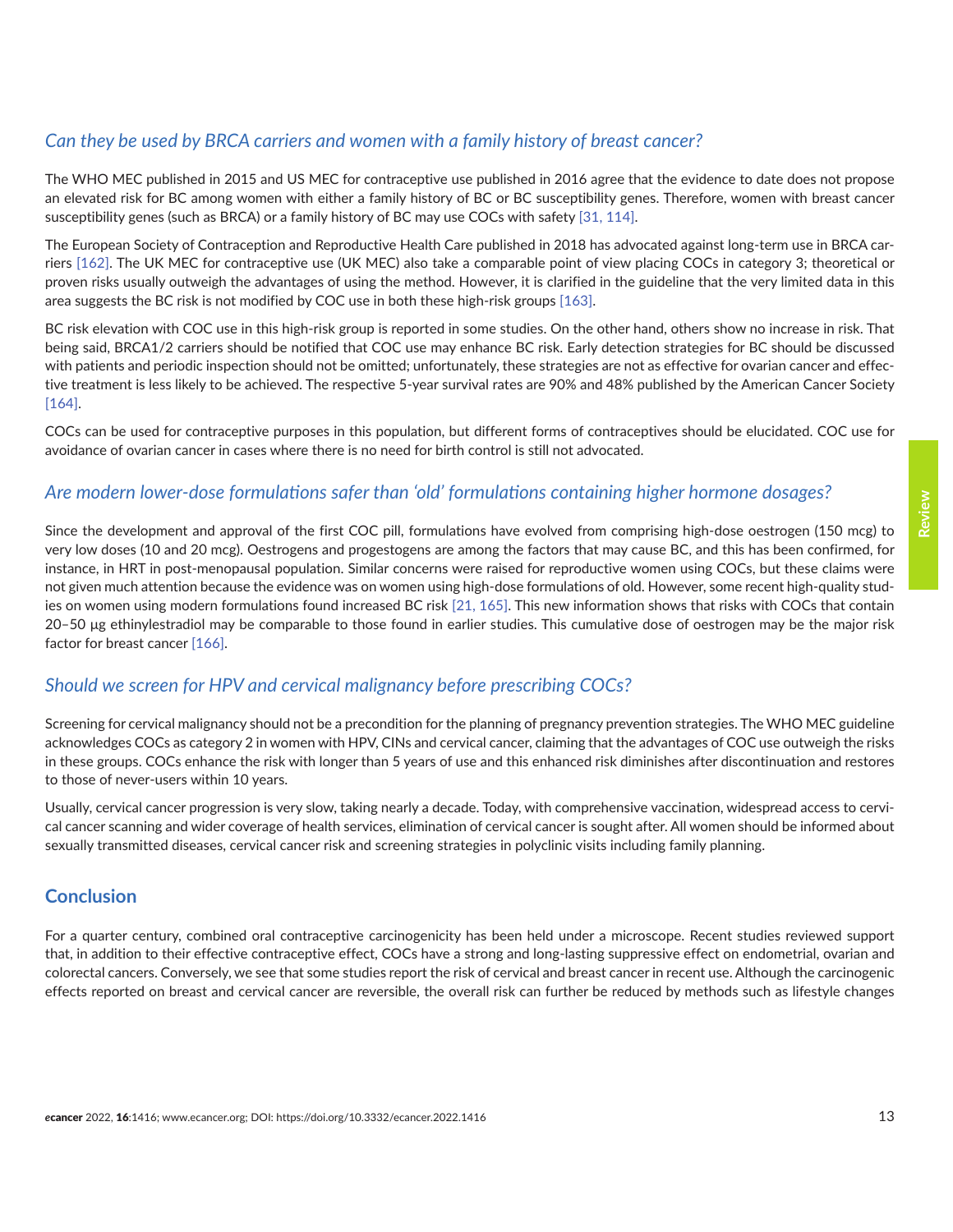<span id="page-13-0"></span>(e.g., lactation, smoking, exercise and weight control) or HPV vaccines. In addition, since cancers are more common in advancing ages, the cumulative protective effect of drugs used in the reproductive age may become more important than the reversible effect seen in the interim period.

In the same quarter century, medical practice shunned the paternalistic approach and shifted towards co-decision-making in counselling. It is important to discuss the benefit/harm balance with patients and make a decision specific to that patient. Once the patient population that should avoid combined oral contraceptives has been identified, it is not appropriate to make decisions on the remaining women solely for fear of cancer. Up-to-date and clear information flow will both strengthen the patient–doctor relationship and increase the patient's compliance and confidence in the method chosen.

#### **Conflicts of interest**

The authors declare no conflicts of interest.

## **Funding**

This research received no specific grant from any funding agency in the public, commercial or not-for-profit sectors.

#### **References**

- 1. Cogliano V, Grosse Y, and Baan R, *et al* (2005) **Carcinogenicity of combined oestrogen-progestagen contraceptives and menopausal treatment** *Lancet Oncol* **6**(8) 552–553 [https://doi.org/10.1016/S1470-2045\(05\)70273-4](https://doi.org/10.1016/S1470-2045(05)70273-4) PMID: [16094770](http://www.ncbi.nlm.nih.gov/pubmed/16094770)
- 2. Grosse Y, Baan R, and Straif K, *et al* (2009) **A review of human carcinogens--Part A: pharmaceuticals** *Lancet Oncol* **10**(1) 13 [https://doi.](https://doi.org/10.1016/S1470-2045(08)70286-9) [org/10.1016/S1470-2045\(08\)70286-9](https://doi.org/10.1016/S1470-2045(08)70286-9) PMID: [19115512](http://www.ncbi.nlm.nih.gov/pubmed/19115512)
- 3. Beral V, Hermon C, and Kay C, *et al* (1999) **Mortality associated with oral contraceptive use: 25 year follow up of cohort of 46 000 women from Royal College of General Practitioners' oral contraception study** *BMJ* **318**(7176) 96–100 [https://doi.org/10.1136/](https://doi.org/10.1136/bmj.318.7176.96) [bmj.318.7176.96](https://doi.org/10.1136/bmj.318.7176.96) PMID: [9880284](http://www.ncbi.nlm.nih.gov/pubmed/9880284) PMCID: [27684](http://www.ncbi.nlm.nih.gov/pmc/articles/PMC27684)
- 4. Colditz GA (1994) **Oral contraceptive use and mortality during 12 years of follow-up: the Nurses' Health Study** *Ann Intern Med* **120**(10) 821–826 <https://doi.org/10.7326/0003-4819-120-10-199405150-00002>PMID: [8154642](http://www.ncbi.nlm.nih.gov/pubmed/8154642)
- 5. Vessey M and Yeates D (2013) **Oral contraceptive use and cancer: final report from the Oxford-Family Planning Association contraceptive study** *Contraception* **88**(6) 678–683 <https://doi.org/10.1016/j.contraception.2013.08.008> PMID: [24090961](http://www.ncbi.nlm.nih.gov/pubmed/24090961)
- 6. Iversen L, Sivasubramaniam S, and Lee AJ, *et al* (2017) **Lifetime cancer risk and combined oral contraceptives: the Royal College of General Practitioners' Oral Contraception Study** *Am J Obstet Gynecol* **216**(6) 580.e1–580.e9<https://doi.org/10.1016/j.ajog.2017.02.002>
- 7. Rosenblatt KA, Gao DL, and Ray RM, *et al* (2009) **Oral contraceptives and the risk of all cancers combined and site-specific cancers in Shanghai** *Cancer Causes Control* **20**(1) 27–34 <https://doi.org/10.1007/s10552-008-9213-y> PMCID: [2628413](http://www.ncbi.nlm.nih.gov/pmc/articles/PMC2628413)
- 8. Finlay-Schultz J and Sartorius CA (2015) **Steroid hormones, steroid receptors, and breast cancer stem cells** *J Mammary Gland Biol Neoplasia* **20**(1–2) 39–50 <https://doi.org/10.1007/s10911-015-9340-5> PMID: [26265122](http://www.ncbi.nlm.nih.gov/pubmed/26265122) PMCID: [4666507](http://www.ncbi.nlm.nih.gov/pmc/articles/PMC4666507)
- 9. Cavalieri E and Rogan E (2014) **The molecular etiology and prevention of estrogen-initiated cancers: Ockham's Razor: Pluralitas non est ponenda sine necessitate. Plurality should not be posited without necessity** *Mol Aspects Med* **36** 1–55 [https://doi.org/10.1016/j.](https://doi.org/10.1016/j.mam.2013.08.002) [mam.2013.08.002](https://doi.org/10.1016/j.mam.2013.08.002)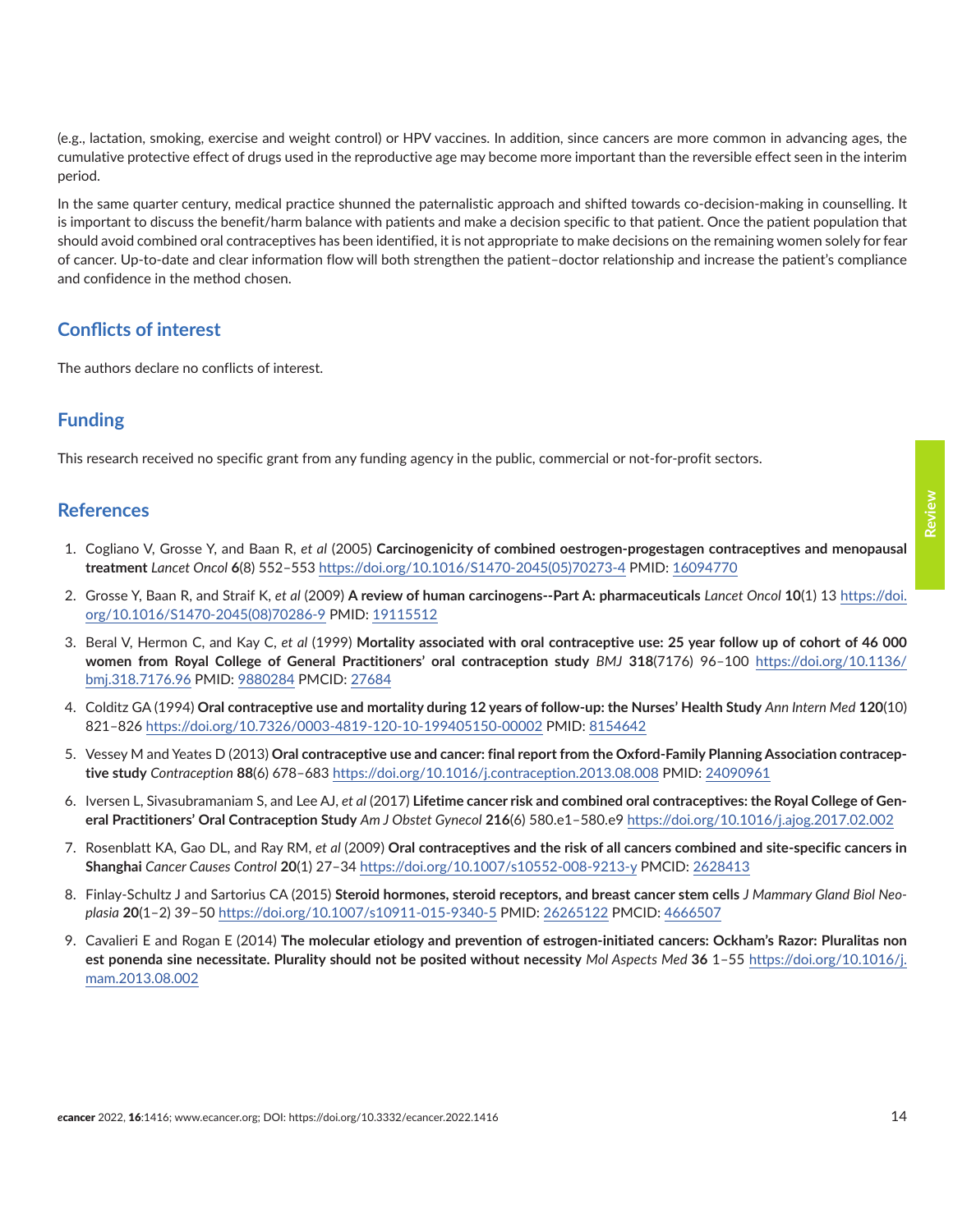12. Jordan SJ, Wilson LF, and Nagle CM, *et al* (2015) **Cancers in Australia in 2010 attributable to and prevented by the use of combined oral contraceptives** *Aust N Z J Public Health* **39**(5) 441–445 <https://doi.org/10.1111/1753-6405.12444> PMID: [26437729](http://www.ncbi.nlm.nih.gov/pubmed/26437729) PMCID: [4606778](http://www.ncbi.nlm.nih.gov/pmc/articles/PMC4606778)

<span id="page-14-0"></span>10. Pasqualini JR (2007) **Progestins and breast cancer** *Gynecol Endocrinol* **23**(sup1) 32–41 <https://doi.org/10.1080/09513590701585003>

- 13. Sattin RW, Rubin GL, and Wingo PA, *et al* (1986) **Oral-contraceptive use and the risk of breast cancer** *N Engl J Med* **315**(7) 405–411 <https://doi.org/10.1056/NEJM198608143150701>
- 14. Hankinson SE, Colditz GA, and Manson JE, *et al* (1997) **A prospective study of oral contraceptive use and risk of breast cancer (Nurses' Health Study, United States)** *Cancer Causes Control* **8**(1) 65–72<https://doi.org/10.1023/A:1018435205695> PMID: [9051324](http://www.ncbi.nlm.nih.gov/pubmed/9051324)
- 15. Marchbanks PA, McDonald JA, and Wilson HG, *et al* (2002) **Oral contraceptives and the risk of breast cancer** *N Engl J Med* **346**(26) 2025–2032<https://doi.org/10.1056/NEJMoa013202>PMID: [12087137](http://www.ncbi.nlm.nih.gov/pubmed/12087137)
- 16. Michels KA, Pfeiffer RM, and Brinton LA, *et al* (2018) **Modification of the associations between duration of oral contraceptive use and ovarian, endometrial, breast, and colorectal cancers** *JAMA Oncol* **4**(4) 516–521 <https://doi.org/10.1001/jamaoncol.2017.4942>PMID: [29346467](http://www.ncbi.nlm.nih.gov/pubmed/29346467) PMCID: [5885214](http://www.ncbi.nlm.nih.gov/pmc/articles/PMC5885214)
- 17. Hannaford PC, Selvaraj S, and Elliott AM, *et al* (2007) **Cancer risk among users of oral contraceptives: cohort data from the Royal College of General Practitioner's oral contraception study** *BMJ* **335**(7621) 651 <https://doi.org/10.1136/bmj.39289.649410.55>PMID: [17855280](http://www.ncbi.nlm.nih.gov/pubmed/17855280) PMCID: [1995533](http://www.ncbi.nlm.nih.gov/pmc/articles/PMC1995533)
- 18. Marchbanks PA, Curtis KM, and Mandel MG, *et al* (2012) **Oral contraceptive formulation and risk of breast cancer** *Contraception* **85**(4) 342–350 <https://doi.org/10.1016/j.contraception.2011.08.007>
- 19. **Collaborative Group on Hormonal Factors in Breast Cancer** (1996) **Breast cancer and hormonal contraceptives: collaborative reanalysis of individual data on 53 297 women with breast cancer and 100 239 women without breast cancer from 54 epidemiological studies** *Lancet* **347**(9017) 1713–1727 PMID: [8656904](http://www.ncbi.nlm.nih.gov/pubmed/8656904)
- 20. Hunter DJ, Colditz GA, and Hankinson SE, *et al* (2010) **Oral contraceptive use and breast cancer: a prospective study of young women** *Cancer Epidemiol Biomarkers Prev* **19**(10) 2496–2502 <https://doi.org/10.1158/1055-9965.EPI-10-0747>PMID: [20802021](http://www.ncbi.nlm.nih.gov/pubmed/20802021) PMCID: [3055790](http://www.ncbi.nlm.nih.gov/pmc/articles/PMC3055790)
- 21. Mørch LS, Skovlund CW, and Hannaford PC, *et al* (2017) **Contemporary hormonal contraception and the risk of breast cancer** *N Engl J Med* **377**(23) 2228–2239<https://doi.org/10.1056/NEJMoa1700732>PMID: [29211679](http://www.ncbi.nlm.nih.gov/pubmed/29211679)
- 22. Charlton BM, Rich-Edwards JW, and Colditz GA, *et al* (2014) **Oral contraceptive use and mortality after 36 years of follow-up in the Nurses' Health Study: prospective cohort study** *BMJ* **349** g6356<https://doi.org/10.1136/bmj.g6356>
- 23. Burchardt NA, Eliassen AH, and Shafrir AL, *et al* (2021) **Oral contraceptive use by formulation and breast cancer risk by subtype in the Nurses' Health Study II: a prospective cohort study** *Am J Obstet Gynecol* S0002-9378(21)02686-7
- 24. Lu Y, Ma H, and Malone KE, *et al* (2011) **Oral contraceptive use and survival in women with invasive breast cancer** *Cancer Epidemiol Biomark Prev* **20**(7) 1391–1397 <https://doi.org/10.1158/1055-9965.EPI-11-0022>
- 25. Nur U, El Reda D, and Hashim D, *et al* (2019) **A prospective investigation of oral contraceptive use and breast cancer mortality: findings from the Swedish women's lifestyle and health cohort** *BMC Cancer* **19**(1) 807 <https://doi.org/10.1186/s12885-019-5985-6> PMID: [31412822](http://www.ncbi.nlm.nih.gov/pubmed/31412822) PMCID: [6694621](http://www.ncbi.nlm.nih.gov/pmc/articles/PMC6694621)
- 26. Trivers KF, Gammon MD, and Abrahamson PE, *et al* (2007) **Oral contraceptives and survival in breast cancer patients aged 20 to 54 years** *Cancer Epidemiol Biomarkers Prev* **16**(9) 1822–1827<https://doi.org/10.1158/1055-9965.EPI-07-0053>PMID: [17855700](http://www.ncbi.nlm.nih.gov/pubmed/17855700)

PMID: [17943537](http://www.ncbi.nlm.nih.gov/pubmed/17943537)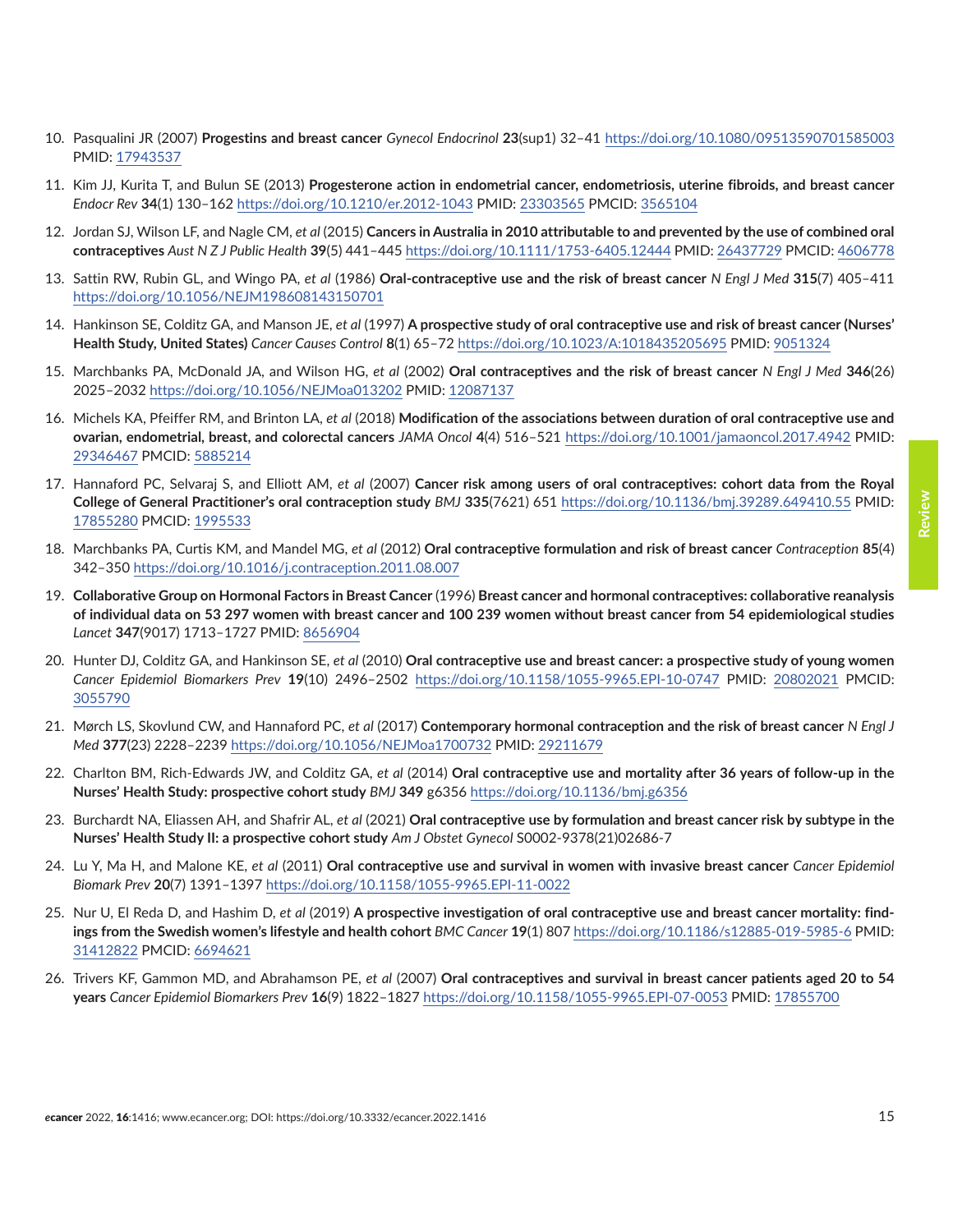- <span id="page-15-0"></span>27. Vessey M, Yeates D, and Flynn S (2010) **Factors affecting mortality in a large cohort study with special reference to oral contraceptive use** *Contraception* **82**(3) 221–229<https://doi.org/10.1016/j.contraception.2010.04.006>PMID: [20705149](http://www.ncbi.nlm.nih.gov/pubmed/20705149)
- 28. Wingo PA, Austin H, and Marchbanks PA, *et al* (2007) **Oral contraceptives and the risk of death from breast cancer** *Obstet Gynecol* **110**(4) 793–800 <https://doi.org/10.1097/01.AOG.0000284446.22251.6e> PMID: [17906011](http://www.ncbi.nlm.nih.gov/pubmed/17906011)
- 29. Ji L-W, Jing C-X, and Zhuang S-L, *et al* (2019) **Effect of age at first use of oral contraceptives on breast cancer risk: an updated metaanalysis** *Medicine* **98**(36) e15719<https://doi.org/10.1097/MD.0000000000015719>PMID: [31490359](http://www.ncbi.nlm.nih.gov/pubmed/31490359) PMCID: [6738995](http://www.ncbi.nlm.nih.gov/pmc/articles/PMC6738995)
- 30. Romieu I, Willett WC, and Colditz GA, *et al* (1989) **Prospective study of oral contraceptive use and risk of breast cancer in women** *J Natl Cancer Inst* **81**(17) 1313–1321 <https://doi.org/10.1093/jnci/81.17.1313>PMID: [2769784](http://www.ncbi.nlm.nih.gov/pubmed/2769784)
- 31. Curtis KM, Tepper NK, and Jatlaoui TC, *et al* (2016) **U.S. Medical Eligibility Criteria for Contraceptive Use, 2016** *MMWR Recomm Rep* **65**(3) 1–103 PMID: [27467319](http://www.ncbi.nlm.nih.gov/pubmed/27467319)
- 32. Collaborative Group on Hormonal Factors in Breast Cancer **Familial breast cancer: collaborative reanalysis of individual data from 52 epidemiological studies including 58,209 women with breast cancer and 101,986 women without the disease** *Lancet* **358**(9291) 1389–1399 PMID: [11705483](http://www.ncbi.nlm.nih.gov/pubmed/11705483)
- 33. Black MM, Barclay TH, and Polednak A, *et al* (1983) **Family history, oral contraceptive usage, and breast cancer** *Cancer* **51**(11) 2147– 2151 [https://doi.org/10.1002/1097-0142\(19830601\)51:11<2147::AID-CNCR2820511133>3.0.CO;2-X](https://doi.org/10.1002/1097-0142(19830601)51:11<2147::AID-CNCR2820511133>3.0.CO;2-X) PMID: [6839302](http://www.ncbi.nlm.nih.gov/pubmed/6839302)
- 34. Brinton LA, Hoover R, and Szklo M, *et al* (1982) **Oral contraceptives and breast cancer** *Int J Epidemiol* **11**(4) 316–322 [https://doi.](https://doi.org/10.1093/ije/11.4.316) [org/10.1093/ije/11.4.316](https://doi.org/10.1093/ije/11.4.316) PMID: [7152784](http://www.ncbi.nlm.nih.gov/pubmed/7152784)
- 35. Brohet RM, Goldgar DE, and Easton DF, *et al* (2007) **Oral contraceptives and breast cancer risk in the international BRCA1/2 carrier cohort study: a report from EMBRACE, GENEPSO, GEO-HEBON, and the IBCCS Collaborating Group** *J Clin Oncol* **25**(25) 3831–3836 <https://doi.org/10.1200/JCO.2007.11.1179>PMID: [17635951](http://www.ncbi.nlm.nih.gov/pubmed/17635951)
- 36. Claus EB, Stowe M, and Carter D (2003) **Oral contraceptives and the risk of ductal breast carcinoma in situ** *Breast Cancer Res Treat* **81**(2) 129–136 <https://doi.org/10.1023/A:1025728524310>PMID: [14572155](http://www.ncbi.nlm.nih.gov/pubmed/14572155)
- 37. Grabrick DM, Hartmann LC, and Cerhan JR, *et al* (2000) **Risk of breast cancer with oral contraceptive use in women with a family history of breast cancer** *JAMA* **284**(14) 1791–1798 <https://doi.org/10.1001/jama.284.14.1791>PMID: [11025831](http://www.ncbi.nlm.nih.gov/pubmed/11025831)
- 38. Gronwald J, Byrski T, and Huzarski T, *et al* (2006) **Influence of selected lifestyle factors on breast and ovarian cancer risk in BRCA1 mutation carriers from Poland** *Breast Cancer Res Treat* **95**(2) 105–109 <https://doi.org/10.1007/s10549-005-9051-5>
- 39. Haile RW, Thomas DC, and McGuire V, *et al* (2006) **BRCA1 and BRCA2 mutation carriers, oral contraceptive use, and breast cancer before age 50** *Cancer Epidemiol Biomarkers Prev* **15**(10) 1863–1870<https://doi.org/10.1158/1055-9965.EPI-06-0258>PMID: [17021353](http://www.ncbi.nlm.nih.gov/pubmed/17021353)
- 40. Harris NV, Weiss NS, and Francis AM, *et al* (1982) **Breast cancer in relation to patterns of oral contraceptive use** *Am J Epidemiol* **116**(4) 643–651 <https://doi.org/10.1093/oxfordjournals.aje.a113447>PMID: [7137151](http://www.ncbi.nlm.nih.gov/pubmed/7137151)
- 41. Hennekens CH, Speizer FE, and Lipnick RJ, *et al* (1984) **A case-control study of oral contraceptive use and breast cancer** *J Natl Cancer Inst* **72**(1) 39–42<https://doi.org/10.1093/jnci/72.1.39>PMID: [6363789](http://www.ncbi.nlm.nih.gov/pubmed/6363789)
- 42. Jernström H, Loman N, and Johannsson OT, *et al* (2005) **Impact of teenage oral contraceptive use in a population-based series of earlyonset breast cancer cases who have undergone BRCA mutation testing** *Eur J Cancer* **41**(15) 2312–2320 [https://doi.org/10.1016/j.](https://doi.org/10.1016/j.ejca.2005.03.035) [ejca.2005.03.035](https://doi.org/10.1016/j.ejca.2005.03.035) PMID: [16118051](http://www.ncbi.nlm.nih.gov/pubmed/16118051)
- 43. Milne RL, Knight JA, and John EM, *et al* (2005) **Oral contraceptive use and risk of early-onset breast cancer in carriers and noncarriers of BRCA1 and BRCA2 mutations** *Cancer Epidemiol Biomarkers Prev* **14**(2) 350–356 <https://doi.org/10.1158/1055-9965.EPI-04-0376> PMID: [15734957](http://www.ncbi.nlm.nih.gov/pubmed/15734957)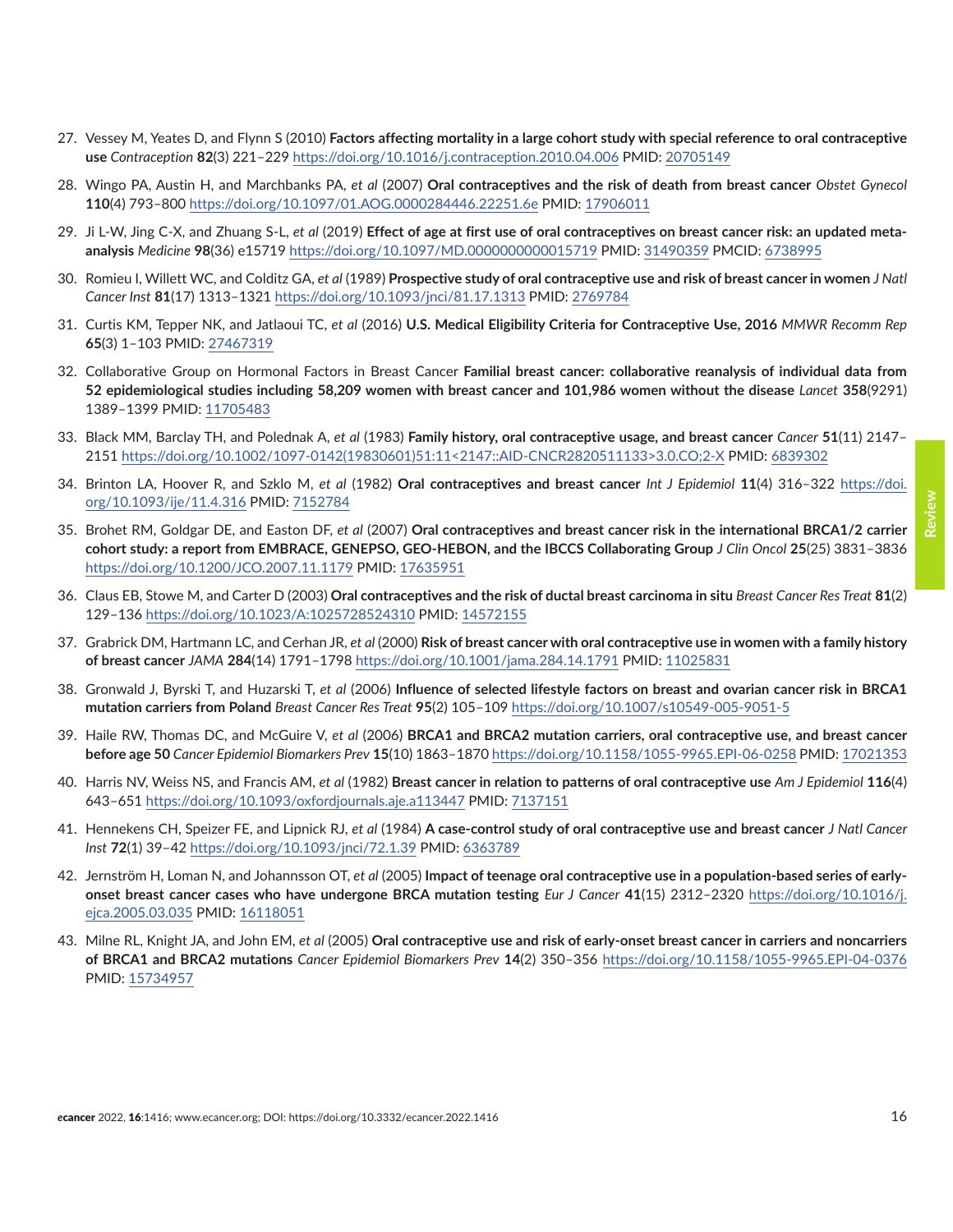- <span id="page-16-0"></span>44. Narod SA, Dubé MP, and Klijn J, *et al* (2002) **Oral contraceptives and the risk of breast cancer in BRCA1 and BRCA2 mutation carriers** *J Natl Cancer Inst* **94**(23) 1773–1779 <https://doi.org/10.1093/jnci/94.23.1773>PMID: [12464649](http://www.ncbi.nlm.nih.gov/pubmed/12464649)
- 45. Rosenberg L, Palmer JR, and Rao RS, *et al* (1996) **Case-control study of oral contraceptive use and risk of breast cancer** *Am J Epidemiol* **143**(1) 25–37<https://doi.org/10.1093/oxfordjournals.aje.a008654> PMID: [8533744](http://www.ncbi.nlm.nih.gov/pubmed/8533744)
- 46. Silvera SA, Miller AB, and Rohan TE (2005) **Oral contraceptive use and risk of breast cancer among women with a family history of breast cancer: a prospective cohort study** *Cancer Causes Control* **16**(9) 1059–1063<https://doi.org/10.1007/s10552-005-0343-1>PMID: [16184471](http://www.ncbi.nlm.nih.gov/pubmed/16184471)
- 47. Ursin G, Henderson BE, and Haile RW, *et al* (1997) **Does oral contraceptive use increase the risk of breast cancer in women with BRCA1/BRCA2 mutations more than in other women?** *Cancer Res* **57**(17) 3678–3681 PMID: [9288771](http://www.ncbi.nlm.nih.gov/pubmed/9288771)
- 48. Ursin G, Ross RK, and Sullivan-Halley J, *et al* (1998) **Use of oral contraceptives and risk of breast cancer in young women** *Breast Cancer Res Treat* **50**(2) 175–184 <https://doi.org/10.1023/A:1006037823178>PMID: [9822222](http://www.ncbi.nlm.nih.gov/pubmed/9822222)
- 49. Gaffield ME, Culwell KR, and Ravi A (2009) **Oral contraceptives and family history of breast cancer** *Contraception* **80**(4) 372–380 [https://](https://doi.org/10.1016/j.contraception.2009.04.010) [doi.org/10.1016/j.contraception.2009.04.010](https://doi.org/10.1016/j.contraception.2009.04.010) PMID: [19751860](http://www.ncbi.nlm.nih.gov/pubmed/19751860)
- 50. Moorman PG, Havrilesky LJ, and Gierisch JM, *et al* (2013) **Oral contraceptives and risk of ovarian cancer and breast cancer among highrisk women: a systematic review and meta-analysis** *J Clin Oncol* **31**(33) 4188–4198<https://doi.org/10.1200/JCO.2013.48.9021> PMID: [24145348](http://www.ncbi.nlm.nih.gov/pubmed/24145348)
- 51. Altekruse SF, Kosary CL, and Krapcho M, *et al* (2010) *SEER Cancer Statistics Review, 1975–2007* (Bethesda: National Cancer Institute)
- 52. Buys SS, Partridge E, and Black A, *et al* (2011) **Effect of screening on ovarian cancer mortality: the Prostate, Lung, Colorectal and Ovarian (PLCO) Cancer Screening Randomized Controlled Trial** *JAMA* **305**(22) 2295–2303 <https://doi.org/10.1001/jama.2011.766>PMID: [21642681](http://www.ncbi.nlm.nih.gov/pubmed/21642681)
- 53. Buys SS, Partridge E, and Greene MH, *et al* (2005) **Ovarian cancer screening in the Prostate, Lung, Colorectal and Ovarian (PLCO) cancer screening trial: findings from the initial screen of a randomized trial** *Am J Obstet Gynecol* **193**(5) 1630–1639 [https://doi.org/10.1016/j.](https://doi.org/10.1016/j.ajog.2005.05.005) [ajog.2005.05.005](https://doi.org/10.1016/j.ajog.2005.05.005) PMID: [16260202](http://www.ncbi.nlm.nih.gov/pubmed/16260202)
- 54. Jacobs I, Skates SJ, and Macdonald N (2000) **Ovarian cancer screening was feasible but did not decrease incidence of index cancer or mortality** *Western J Med* **172** 97<https://doi.org/10.1136/ewjm.172.2.97>
- 55. Jacobs IJ, Skates SJ, and MacDonald N, *et al* (1999) **Screening for ovarian cancer: a pilot randomised controlled trial** *Lancet* **353**(9160) 1207–1210 [https://doi.org/10.1016/S0140-6736\(98\)10261-1](https://doi.org/10.1016/S0140-6736(98)10261-1) PMID: [10217079](http://www.ncbi.nlm.nih.gov/pubmed/10217079)
- 56. Menon U, Gentry-Maharaj A, and Hallett R, *et al* (2009) **Sensitivity and specificity of multimodal and ultrasound screening for ovarian cancer, and stage distribution of detected cancers: results of the prevalence screen of the UK Collaborative Trial of Ovarian Cancer Screening (UKCTOCS)** *Lancet Oncol* **10**(4) 327–340 [https://doi.org/10.1016/S1470-2045\(09\)70026-9](https://doi.org/10.1016/S1470-2045(09)70026-9) PMID: [19282241](http://www.ncbi.nlm.nih.gov/pubmed/19282241)
- 57. van Nagell JR, Jr., DePriest PD, and Reedy MB, *et al* (2000) **The efficacy of transvaginal sonographic screening in asymptomatic women at risk for ovarian cancer** *Gynecol Oncol* **77**(3) 350–356 <https://doi.org/10.1006/gyno.2000.5816> PMID: [10831341](http://www.ncbi.nlm.nih.gov/pubmed/10831341)
- 58. van Nagell JR, Jr., DePriest PD, and Ueland FR, *et al* (2007) **Ovarian cancer screening with annual transvaginal sonography: findings of 25,000 women screened** *Cancer* **109**(9) 1887–1896<https://doi.org/10.1002/cncr.22594> PMID: [17373668](http://www.ncbi.nlm.nih.gov/pubmed/17373668)
- 59. Beral V, Bull D, and Green J, *et al* (2007) **Ovarian cancer and hormone replacement therapy in the Million Women Study** *Lancet* **369**(9574) 1703–1710 [https://doi.org/10.1016/S0140-6736\(07\)60534-0](https://doi.org/10.1016/S0140-6736(07)60534-0) PMID: [17512855](http://www.ncbi.nlm.nih.gov/pubmed/17512855)
- 60. Beral V, Doll R, and Hermon C, *et al* (2008) **Ovarian cancer and oral contraceptives: collaborative reanalysis of data from 45 epidemiological studies including 23,257 women with ovarian cancer and 87,303 controls** *Lancet* **371**(9609) 303–314. [https://doi.org/10.1016/](https://doi.org/10.1016/S0140-6736(08)60167-1) [S0140-6736\(08\)60167-1](https://doi.org/10.1016/S0140-6736(08)60167-1) PMID: [18294997](http://www.ncbi.nlm.nih.gov/pubmed/18294997)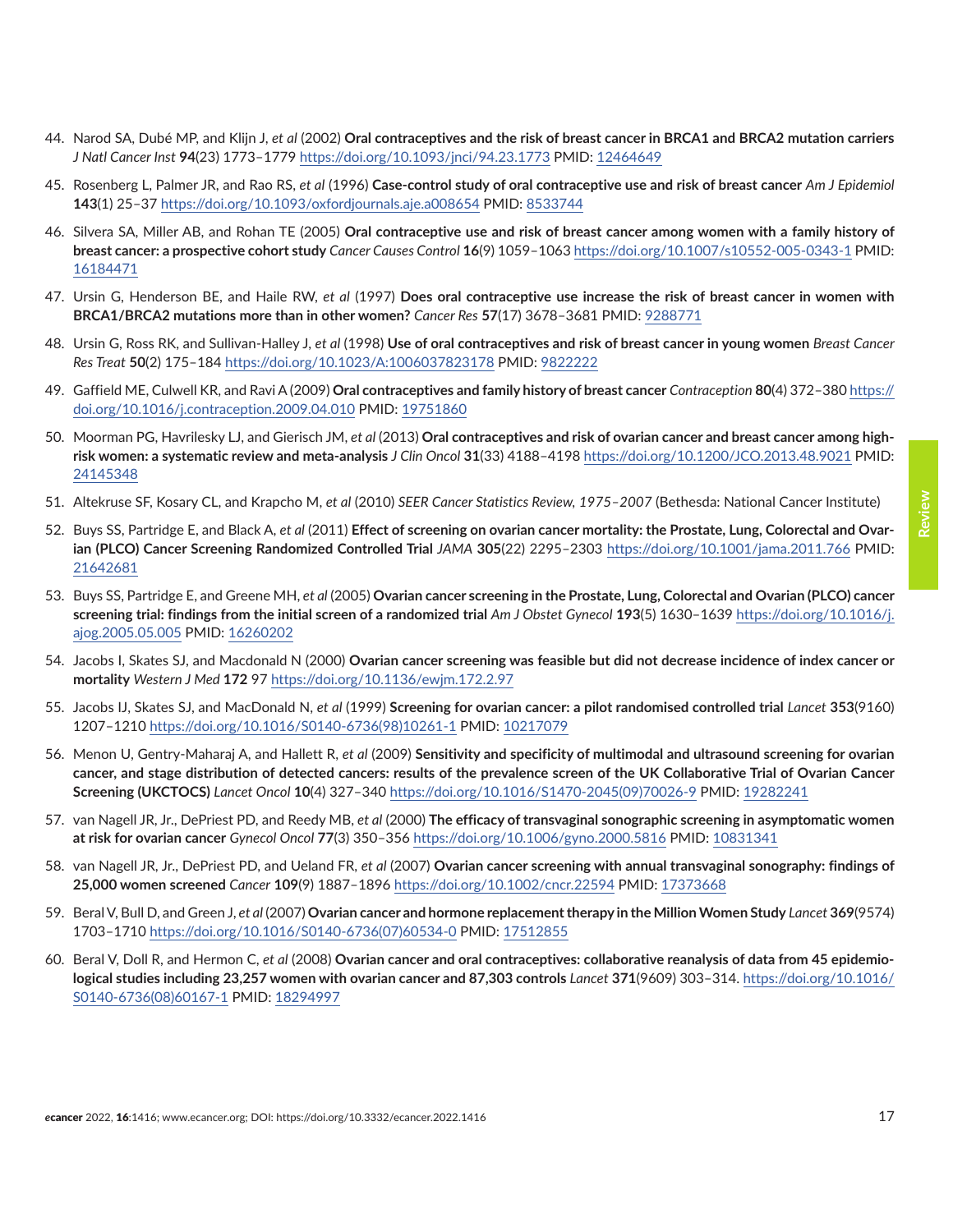- <span id="page-17-0"></span>61. Bosetti C, Negri E, and Trichopoulos D, *et al* (2002) **Long-term effects of oral contraceptives on ovarian cancer risk** *Int J Cancer* **102(**3) 262–265 <https://doi.org/10.1002/ijc.10696>PMID: [12397647](http://www.ncbi.nlm.nih.gov/pubmed/12397647)
- 62. Negri E, Franceschi S, and Tzonou A, *et al* (1991) **Pooled analysis of 3 European case-control studies: I. Reproductive factors and risk of epithelial ovarian cancer** *Int J Cancer* **49**(1) 50–56 <https://doi.org/10.1002/ijc.2910490110> PMID: [1874569](http://www.ncbi.nlm.nih.gov/pubmed/1874569)
- 63. Cibula D, Widschwendter M, and Májek O, *et al* (2011) **Tubal ligation and the risk of ovarian cancer: review and meta-analysis** *Hum Reprod Update* **17**(1) 55–67 <https://doi.org/10.1093/humupd/dmq030>
- 64. Scully RE (1979) **Tumors of the ovary and maldeveloped gonads** *Atlas Tumor Pathol* **2**(16) 152–173
- 65. Kurman RJ and Shih Ie-M (2010) **The origin and pathogenesis of epithelial ovarian cancer: a proposed unifying theory** *Am J Surg Pathol* **34**(3) 433–443 <https://doi.org/10.1097/PAS.0b013e3181cf3d79>PMID: [20154587](http://www.ncbi.nlm.nih.gov/pubmed/20154587) PMCID: [2841791](http://www.ncbi.nlm.nih.gov/pmc/articles/PMC2841791)
- 66. Ricciardelli C and Oehler MK (2009) **Diverse molecular pathways in ovarian cancer and their clinical significance** *Maturitas* **62**(3) 270– 275 <https://doi.org/10.1016/j.maturitas.2009.01.001>PMID: [19193504](http://www.ncbi.nlm.nih.gov/pubmed/19193504)
- 67. Fathalla MF (1971) **Incessant ovulation--a factor in ovarian neoplasia?***Lancet***2**(7716) 163 [https://doi.org/10.1016/S0140-6736\(71\)92335-](https://doi.org/10.1016/S0140-6736(71)92335-X) [X](https://doi.org/10.1016/S0140-6736(71)92335-X) PMID: [4104488](http://www.ncbi.nlm.nih.gov/pubmed/4104488)
- 68. Cramer DW and Welch WR (1983) **Determinants of ovarian cancer risk. II. Inferences regarding pathogenesis** *J Natl Cancer Inst* **71**(4) 717–721 PMID: [6578367](http://www.ncbi.nlm.nih.gov/pubmed/6578367)
- 69. Resta L, Russo S, and Colucci GA, *et al* (1993) **Morphologic precursors of ovarian epithelial tumors** *Obstet Gynecol* **82**(2) 181–186 PMID: [8336861](http://www.ncbi.nlm.nih.gov/pubmed/8336861)
- 70. Auersperg N, Wong AS, and Choi KC, *et al* (2001) **Ovarian surface epithelium: biology, endocrinology, and pathology** *Endocr Rev* **22**(2) 255–288 PMID: [11294827](http://www.ncbi.nlm.nih.gov/pubmed/11294827)
- 71. Bell DA and Scully RE (1994) **Early de novo ovarian carcinoma. A study of fourteen cases** *Cancer* **73**(7) 1859–1864 [https://doi.](https://doi.org/10.1002/1097-0142(19940401)73:7<1859::AID-CNCR2820730714>3.0.CO;2-L) [org/10.1002/1097-0142\(19940401\)73:7<1859::AID-CNCR2820730714>3.0.CO;2-L](https://doi.org/10.1002/1097-0142(19940401)73:7<1859::AID-CNCR2820730714>3.0.CO;2-L) PMID: [8137211](http://www.ncbi.nlm.nih.gov/pubmed/8137211)
- 72. Levanon K, Crum C, and Drapkin R (2008) **New insights into the pathogenesis of serous ovarian cancer and its clinical impact** *J Clin Oncol* **26**(32) 5284–5293 <https://doi.org/10.1200/JCO.2008.18.1107>PMID: [18854563](http://www.ncbi.nlm.nih.gov/pubmed/18854563) PMCID: [2652087](http://www.ncbi.nlm.nih.gov/pmc/articles/PMC2652087)
- 73. Salvador S, Gilks B, and Köbel M, *et al* (2009) **The fallopian tube: primary site of most pelvic high-grade serous carcinomas** *Int J Gynecol Cancer* **19**(1) 58–64 <https://doi.org/10.1111/IGC.0b013e318199009c> PMID: [19258943](http://www.ncbi.nlm.nih.gov/pubmed/19258943)
- 74. Huang X (2003) **Iron overload and its association with cancer risk in humans: evidence for iron as a carcinogenic metal** *Mutat Res* **533**(1–2) 153–171<https://doi.org/10.1016/j.mrfmmm.2003.08.023> PMID: [14643418](http://www.ncbi.nlm.nih.gov/pubmed/14643418)
- 75. Piek JM, van Diest PJ, and Zweemer RP, *et al* (2001) **Dysplastic changes in prophylactically removed Fallopian tubes of women predisposed to developing ovarian cancer** *J Pathol* **195**(4) 451–456<https://doi.org/10.1002/path.1000>PMID: [11745677](http://www.ncbi.nlm.nih.gov/pubmed/11745677)
- 76. Leeper K, Garcia R, and Swisher E, *et al* (2002) **Pathologic findings in prophylactic oophorectomy specimens in high-risk women** *Gynecol Oncol* **87**(1) 52–56 <https://doi.org/10.1006/gyno.2002.6779>PMID: [12468342](http://www.ncbi.nlm.nih.gov/pubmed/12468342)
- 77. Carcangiu ML, Radice P, and Manoukian S, *et al* (2004) **Atypical epithelial proliferation in fallopian tubes in prophylactic salpingo-oophorectomy specimens from BRCA1 and BRCA2 germline mutation carriers** *Int J Gynecol Pathol* **23**(1) 35–40 [https://doi.org/10.1097/01.](https://doi.org/10.1097/01.pgp.0000101082.35393.84) [pgp.0000101082.35393.84](https://doi.org/10.1097/01.pgp.0000101082.35393.84)
- 78. Olivier RI, van Beurden M, and Lubsen MA, *et al* (2004) **Clinical outcome of prophylactic oophorectomy in BRCA1/BRCA2 mutation carriers and events during follow-up** *Br J Cancer* **90**(8) 1492–1497 <https://doi.org/10.1038/sj.bjc.6601692>PMID: [15083174](http://www.ncbi.nlm.nih.gov/pubmed/15083174) PMCID: [2409718](http://www.ncbi.nlm.nih.gov/pmc/articles/PMC2409718)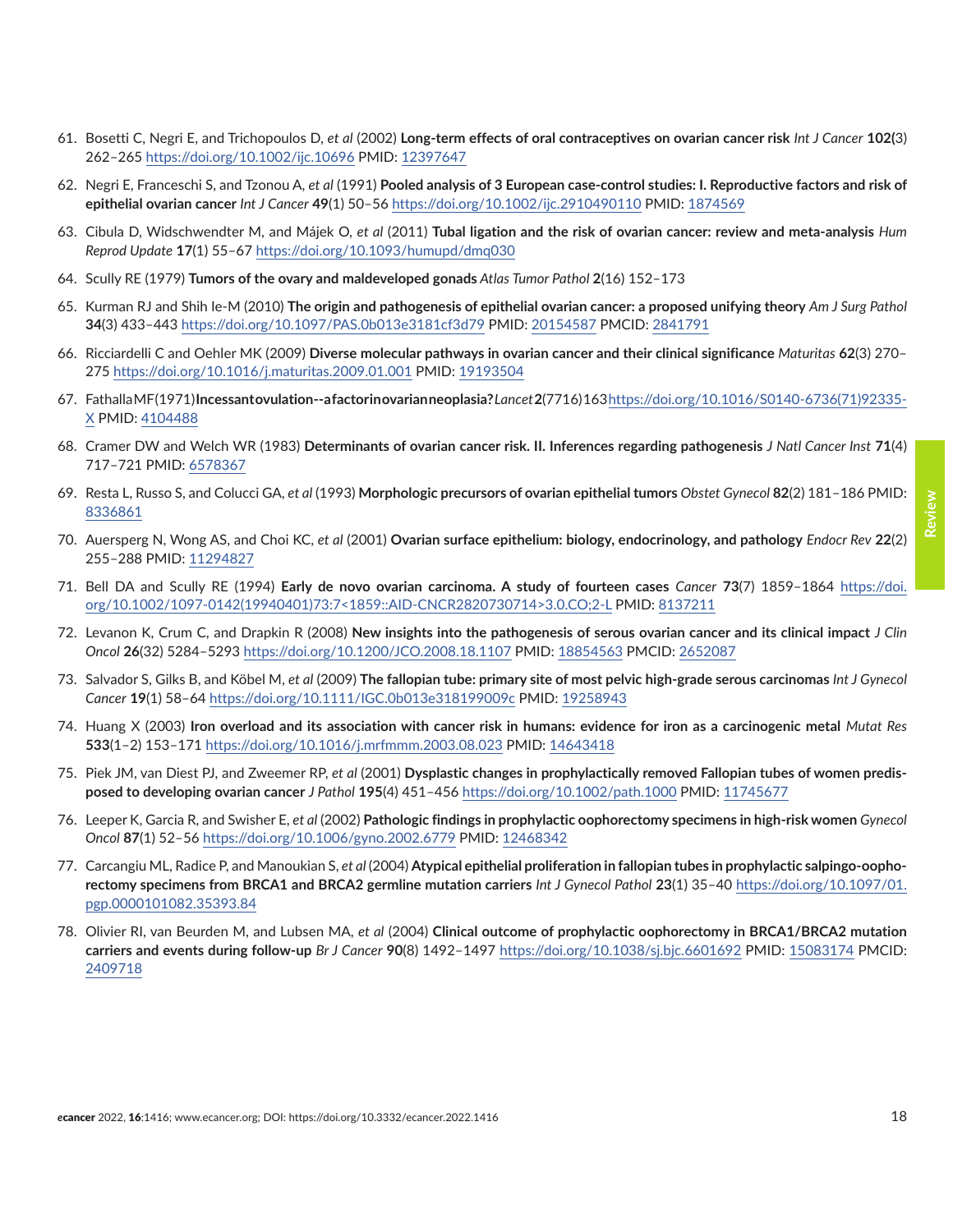- <span id="page-18-0"></span>79. Finch A, Shaw P, and Rosen B, *et al* (2006) **Clinical and pathologic findings of prophylactic salpingo-oophorectomies in 159 BRCA1 and BRCA2 carriers** *Gynecol Oncol* **100**(1) 58–64<https://doi.org/10.1016/j.ygyno.2005.06.065>
- 80. Medeiros F, Muto MG, and Lee Y, *et al* (2006) **The tubal fimbria is a preferred site for early adenocarcinoma in women with familial ovarian cancer syndrome** *Am J Surg Pathol* **30**(2) 230–236 <https://doi.org/10.1097/01.pas.0000180854.28831.77> PMID: [16434898](http://www.ncbi.nlm.nih.gov/pubmed/16434898)
- 81. Kindelberger DW, Lee Y, and Miron A, *et al* (2007) **Intraepithelial carcinoma of the fimbria and pelvic serous carcinoma: Evidence for a causal relationship** *Am J Surg Pathol* **31**(2) 161–169<https://doi.org/10.1097/01.pas.0000213335.40358.47>PMID: [17255760](http://www.ncbi.nlm.nih.gov/pubmed/17255760)
- 82. Carlson J, Roh MH, and Chang MC, *et al* (2008) **Recent advances in the understanding of the pathogenesis of serous carcinoma: the concept of low- and high-grade disease and the role of the fallopian tube** *Diagn Histopathol* **14**(8) 352–365 [https://doi.org/10.1016/j.](https://doi.org/10.1016/j.mpdhp.2008.06.009) [mpdhp.2008.06.009](https://doi.org/10.1016/j.mpdhp.2008.06.009)
- 83. Roh MH, Kindelberger D, and Crum CP (2009) **Serous tubal intraepithelial carcinoma and the dominant ovarian mass: clues to serous tumor origin?** *Am J Surg Pathol* **33**(3) 376–383 <https://doi.org/10.1097/PAS.0b013e3181868904>
- 84. Vercellini P, Parazzini F, and Bolis G, *et al* (1993) **Endometriosis and ovarian cancer** *Am J Obstet Gynecol* **169**(1) 181–182 [https://doi.](https://doi.org/10.1016/0002-9378(93)90159-G) [org/10.1016/0002-9378\(93\)90159-G](https://doi.org/10.1016/0002-9378(93)90159-G) PMID: [8392791](http://www.ncbi.nlm.nih.gov/pubmed/8392791)
- 85. Seidman JD (1996) **Prognostic importance of hyperplasia and atypia in endometriosis** *Int J Gynecol Pathol* **15**(1) 1–9 [https://doi.](https://doi.org/10.1097/00004347-199601000-00001) [org/10.1097/00004347-199601000-00001](https://doi.org/10.1097/00004347-199601000-00001) PMID: [8852439](http://www.ncbi.nlm.nih.gov/pubmed/8852439)
- 86. Somigliana E, Vigano P, and Parazzini F, *et al* (2006) **Association between endometriosis and cancer: a comprehensive review and a critical analysis of clinical and epidemiological evidence** *Gynecol Oncol* **101**(2) 331–341 <https://doi.org/10.1016/j.ygyno.2005.11.033> PMID: [16473398](http://www.ncbi.nlm.nih.gov/pubmed/16473398)
- 87. Viganó P, Somigliana E, and Chiodo I, *et al* (2006) **Molecular mechanisms and biological plausibility underlying the malignant transformation of endometriosis: a critical analysis** *Hum Reprod Update* **12**(1) 77–89 <https://doi.org/10.1093/humupd/dmi037>
- 88. Clement PB (2007) **The pathology of endometriosis: a survey of the many faces of a common disease emphasizing diagnostic pitfalls and unusual and newly appreciated aspects** *Adv Anat Pathol* **14**(4) 241–260 <https://doi.org/10.1097/PAP.0b013e3180ca7d7b>PMID: [17592255](http://www.ncbi.nlm.nih.gov/pubmed/17592255)
- 89. Viganò P, Somigliana E, and Parazzini F, *et al* (2007) **Bias versus causality: interpreting recent evidence of association between endometriosis and ovarian cancer** *Fertil Steril* **88**(3) 588–593 <https://doi.org/10.1016/j.fertnstert.2006.11.180> PMID: [17320873](http://www.ncbi.nlm.nih.gov/pubmed/17320873)
- 90. Kobayashi H (2009) **Ovarian cancer in endometriosis: epidemiology, natural history, and clinical diagnosis** *Int J Clin Oncol* **14**(5) 378– 382 <https://doi.org/10.1007/s10147-009-0931-2>PMID: [19856043](http://www.ncbi.nlm.nih.gov/pubmed/19856043)
- 91. Kotsopoulos J, Lubinski J, and Moller P, *et al* (2014) **Timing of oral contraceptive use and the risk of breast cancer in BRCA1 mutation carriers** *Breast Cancer Res Treat* **143**(3) 579–586 <https://doi.org/10.1007/s10549-013-2823-4> PMID: [24458845](http://www.ncbi.nlm.nih.gov/pubmed/24458845)
- 92. Iodice S, Barile M, and Rotmensz N, *et al* (2010) **Oral contraceptive use and breast or ovarian cancer risk in BRCA1/2 carriers: a metaanalysis** *Eur J Cancer* **46**(12) 2275–2284<https://doi.org/10.1016/j.ejca.2010.04.018>PMID: [20537530](http://www.ncbi.nlm.nih.gov/pubmed/20537530)
- 93. Schrijver LH, Antoniou AC, and Olsson H, *et al* (2021) **Oral contraceptive use and ovarian cancer risk for BRCA1/2 mutation carriers: an international cohort study** *Am J Obstet Gynecol* **225**(1) 51.e1–51.e17<https://doi.org/10.1016/j.ajog.2021.01.014>
- 94. McLaughlin JR, Risch HA, and Lubinski J, *et al* (2007) **Reproductive risk factors for ovarian cancer in carriers of BRCA1 or BRCA2 mutations: a case-control study** *Lancet Oncol* **8**(1) 26–34 [https://doi.org/10.1016/S1470-2045\(06\)70983-4](https://doi.org/10.1016/S1470-2045(06)70983-4) PMID: [17196508](http://www.ncbi.nlm.nih.gov/pubmed/17196508)
- 95. Jordan SJ, Green AC, and Whiteman DC, *et al* (2008) **Serous ovarian, fallopian tube and primary peritoneal cancers: a comparative epidemiological analysis** *Int J Cancer* **122**(7) 1598–1603<https://doi.org/10.1002/ijc.23287>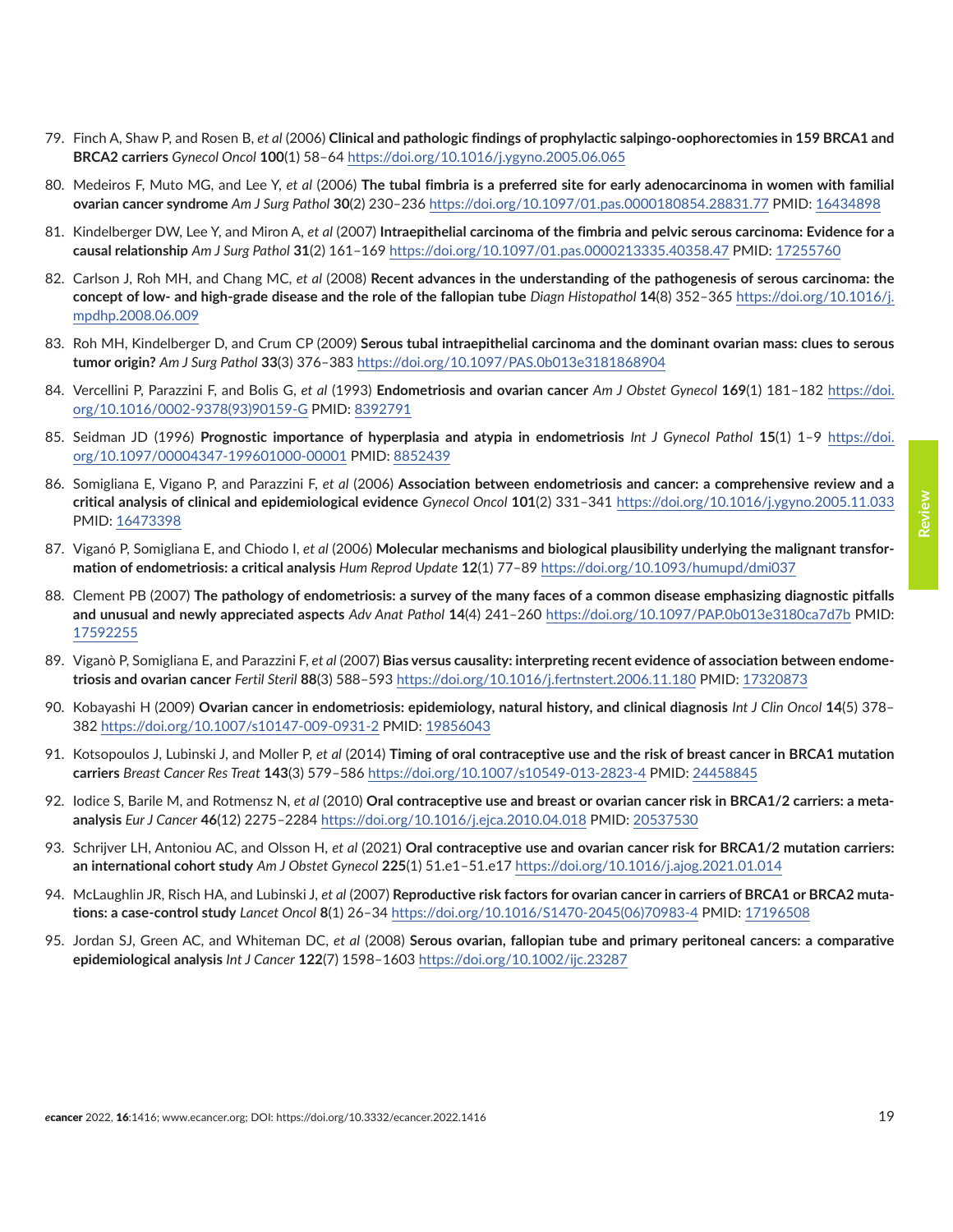- <span id="page-19-0"></span>96. Schrijver LH, Olsson H, and Phillips KA, *et al* (2018) **Oral contraceptive use and breast cancer risk: retrospective and prospective analyses from a BRCA1 and BRCA2 mutation carrier cohort study** *JNCI Cancer Spectr* **2**(2) pky023<https://doi.org/10.1093/jncics/pky023>
- 97. Huber D, Seitz S, and Kast K, *et al* (2020) **Use of oral contraceptives in BRCA mutation carriers and risk for ovarian and breast cancer: a systematic review** *Arch Gynecol Obstet* **301**(4) 875–884 <https://doi.org/10.1007/s00404-020-05458-w>PMID: [32140806](http://www.ncbi.nlm.nih.gov/pubmed/32140806) PMCID: [8494665](http://www.ncbi.nlm.nih.gov/pmc/articles/PMC8494665)
- 98. Park J, Huang D, and Chang YJ, *et al* (2022) **Oral contraceptives and risk of breast cancer and ovarian cancer in women with a BRCA1 or BRCA2 mutation: a meta-analysis of observational studies** *Carcinogenesis* **43**(3) 231–242<https://doi.org/10.1093/carcin/bgab107>
- 99. Bray F, Ferlay J, and Soerjomataram I, *et al* (2018) **Global cancer statistics 2018: GLOBOCAN estimates of incidence and mortality worldwide for 36 cancers in 185 countries** *CA Cancer J Clin* **68**(6) 394–424 <https://doi.org/10.3322/caac.21492> PMID: [30207593](http://www.ncbi.nlm.nih.gov/pubmed/30207593)
- 100.Walboomers JM, Jacobs MV, and Manos MM, *et al* (1999) **Human papillomavirus is a necessary cause of invasive cervical cancer worldwide** *J Pathol* **189**(1) 12–19 [https://doi.org/10.1002/\(SICI\)1096-9896\(199909\)189:1<12::AID-PATH431>3.0.CO;2-F](https://doi.org/10.1002/(SICI)1096-9896(199909)189:1<12::AID-PATH431>3.0.CO;2-F) PMID: [10451482](http://www.ncbi.nlm.nih.gov/pubmed/10451482)
- 101.IARC Working Group on the Evaluation of Carcinogenic Risks to Humans (2007) **Human papillomaviruses** *IARC Monogr Eval Carcinog Risks Hum* **90** 1–636
- 102.Thun M, Linet MS, and Cerhan JR, *et al* (2017) *Cancer Epidemiology and Prevention* (Oxford: Oxford University Press)
- 103**.**IARC Working Group on the Evaluation of Carcinogenic Risks to Humans **Combined estrogen-progestogen contraceptives and combined estrogen-progestogen menopausal therapy** *IARC Monogr Eval Carcinog Risks Hum* **91** 1–528 PMID: [18756632](http://www.ncbi.nlm.nih.gov/pubmed/18756632) PMCID: [4781221](http://www.ncbi.nlm.nih.gov/pmc/articles/PMC4781221)
- 104.Gierisch JM, Coeytaux RR, and Urrutia RP, *et al* (2013) **Oral contraceptive use and risk of breast, cervical, colorectal, and endometrial cancers: a systematic review** *Cancer Epidemiol Biomarkers Prev* **22**(11) 1931–1943 <https://doi.org/10.1158/1055-9965.EPI-13-0298> PMID: [24014598](http://www.ncbi.nlm.nih.gov/pubmed/24014598)
- 105.Stewart FH, Harper CC, and Ellertson CE, *et al* (2001) **Clinical breast and pelvic examination requirements for hormonal contraception: current practice vs evidence** *JAMA* **285**(17) 2232–2239<https://doi.org/10.1001/jama.285.17.2232> PMID: [11325325](http://www.ncbi.nlm.nih.gov/pubmed/11325325)
- 106.Roura E, Travier N, and Waterboer T, *et al* (2016) **The Influence of Hormonal Factors on the Risk of Developing Cervical Cancer and Pre-Cancer: Results from the EPIC Cohort** *PLoS One* **11**(1) e0147029 <https://doi.org/10.1371/journal.pone.0147029>PMID: [26808155](http://www.ncbi.nlm.nih.gov/pubmed/26808155) PMCID: [4726518](http://www.ncbi.nlm.nih.gov/pmc/articles/PMC4726518)
- 107.Iversen L, Fielding S, and Lidegaard Ø, *et al* (2021) **Contemporary hormonal contraception and cervical cancer in women of reproductive age** *Int J Cancer* <https://doi.org/10.1002/ijc.33585> PMID: [33818778](http://www.ncbi.nlm.nih.gov/pubmed/33818778)
- 108.Appleby P, Beral V, and Berrington de González A, *et al* (2007) **Cervical cancer and hormonal contraceptives: collaborative reanalysis of individual data for 16,573 women with cervical cancer and 35,509 women without cervical cancer from 24 epidemiological studies** *Lancet* **370**(9599) 1609–1621 [https://doi.org/10.1016/S0140-6736\(07\)61684-5](https://doi.org/10.1016/S0140-6736(07)61684-5) PMID: [17993361](http://www.ncbi.nlm.nih.gov/pubmed/17993361)
- 109.Gadducci A, Barsotti C, and Cosio S, *et al* (2011) **Smoking habit, immune suppression, oral contraceptive use, and hormone replacement therapy use and cervical carcinogenesis: a review of the literature** *Gynecol Endocrinol* **27**(8) 597–604 [https://doi.org/10.3109/095135](https://doi.org/10.3109/09513590.2011.558953) [90.2011.558953](https://doi.org/10.3109/09513590.2011.558953) PMID: [21438669](http://www.ncbi.nlm.nih.gov/pubmed/21438669)
- 110.Moodley M, Moodley J, and Chetty R, *et al* (2003) **The role of steroid contraceptive hormones in the pathogenesis of invasive cervical cancer: a review** *Int J Gynecol Cancer* **13**(2) 103–110<https://doi.org/10.1136/ijgc-00009577-200303000-00001> PMID: [12657108](http://www.ncbi.nlm.nih.gov/pubmed/12657108)
- 111.Rinaldi S, Plummer M, and Biessy C, *et al* (2011) **Endogenous sex steroids and risk of cervical carcinoma: results from the EPIC study** *Cancer Epidemiol Biomarkers Prev* **20**(12) 2532–2540 <https://doi.org/10.1158/1055-9965.EPI-11-0753> PMID: [21994406](http://www.ncbi.nlm.nih.gov/pubmed/21994406)
- 112.Chung SH, Franceschi S, and Lambert PF (2010) **Estrogen and ERalpha: culprits in cervical cancer?** *Trends Endocrinol Metab* **21**(8) 504– 511 <https://doi.org/10.1016/j.tem.2010.03.005> PMID: [20456973](http://www.ncbi.nlm.nih.gov/pubmed/20456973) PMCID: [2914219](http://www.ncbi.nlm.nih.gov/pmc/articles/PMC2914219)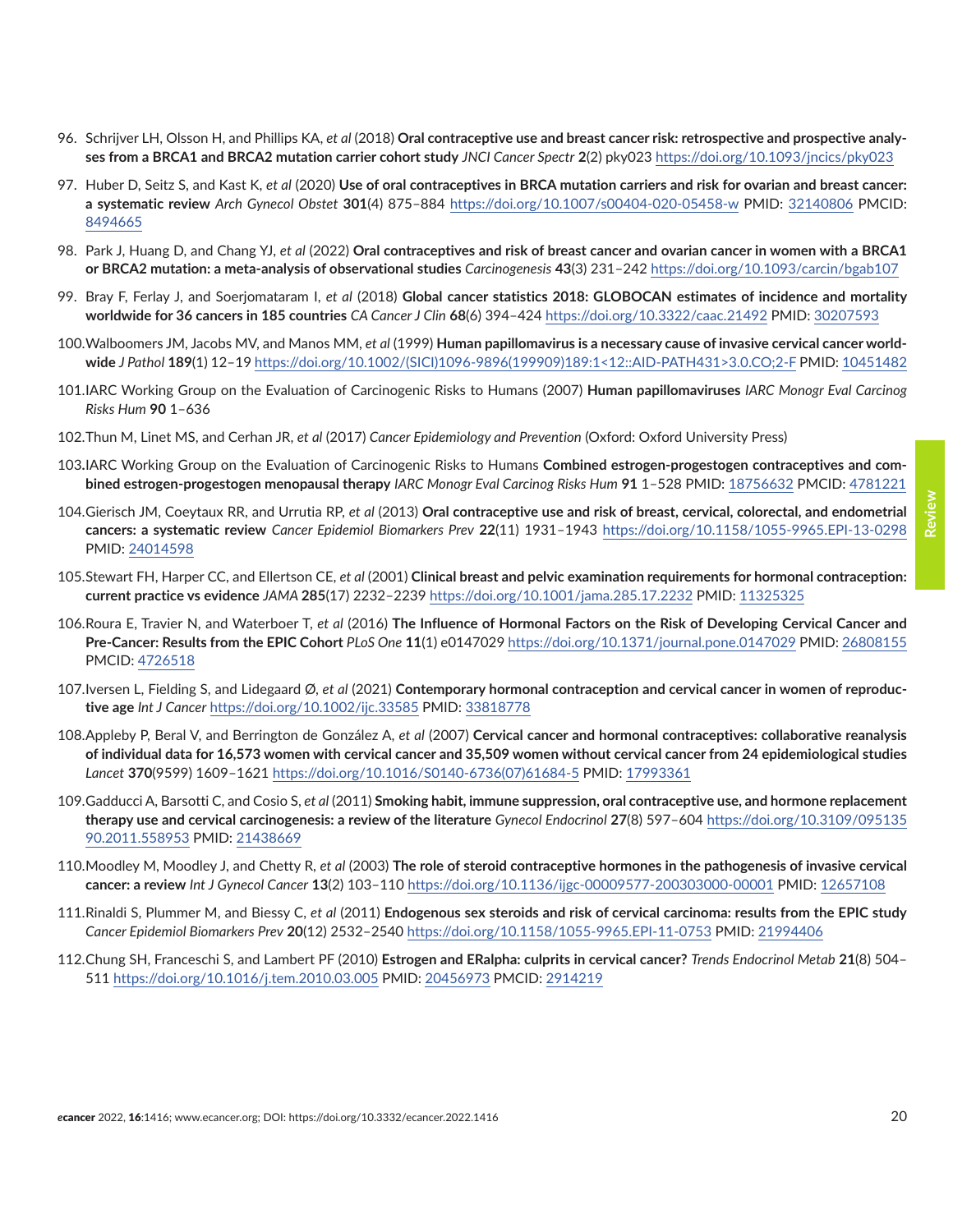- <span id="page-20-0"></span>113.Yoo YA, Son J, and Mehta FF, *et al* (2013) **Progesterone signaling inhibits cervical carcinogenesis in mice** *Am J Pathol* **183**(5) 1679–1687 <https://doi.org/10.1016/j.ajpath.2013.07.026> PMID: [24012679](http://www.ncbi.nlm.nih.gov/pubmed/24012679) PMCID: [3816255](http://www.ncbi.nlm.nih.gov/pmc/articles/PMC3816255)
- 114.World Health Organization (2015) *Medical Eligibility Criteria for Contraceptive Use* (Geneva: WHO)
- 115.Collaborative Group on Epidemiological Studies on Endometrial Cancer (2015) **Endometrial cancer and oral contraceptives: an individual participant meta-analysis of 27 276 women with endometrial cancer from 36 epidemiological studies** *Lancet Oncol* **16**(9) 1061– 1070 [https://doi.org/10.1016/S1470-2045\(15\)00212-0](https://doi.org/10.1016/S1470-2045(15)00212-0) PMID: [26254030](http://www.ncbi.nlm.nih.gov/pubmed/26254030)
- 116.Burchardt NA, Shafrir AL, and Kaaks R, *et al* (2021) **Oral contraceptive use by formulation and endometrial cancer risk among women born in 1947–1964: the Nurses' Health Study II, a prospective cohort study** *Eur J Epidemiol* **36**(8) 827–839 [https://doi.org/10.1007/](https://doi.org/10.1007/s10654-020-00705-5) [s10654-020-00705-5](https://doi.org/10.1007/s10654-020-00705-5) PMCID: [8416825](http://www.ncbi.nlm.nih.gov/pmc/articles/PMC8416825)
- 117.Cullins VE (1996) **Noncontraceptive benefits and therapeutic uses of depot medroxyprogesterone acetate** *J Reprod Med* **41**(5 Suppl) 428–433 PMID: [8725706](http://www.ncbi.nlm.nih.gov/pubmed/8725706)
- 118.Kaunitz AM (1996) **Depot medroxyprogesterone acetate contraception and the risk of breast and gynecologic cancer** *J Reprod Med* **41**(5 Suppl) 419–427 PMID: [8725705](http://www.ncbi.nlm.nih.gov/pubmed/8725705)
- 119.Soini T, Hurskainen R, and Grénman S, *et al* (2014) **Cancer risk in women using the levonorgestrel-releasing intrauterine system in Finland** *Obstet Gynecol* **124**(2 Pt 1) 292–299 <https://doi.org/10.1097/AOG.0000000000000356>PMID: [25004338](http://www.ncbi.nlm.nih.gov/pubmed/25004338)
- 120.Key TJ and Pike MC (1988) **The dose-effect relationship between 'unopposed' oestrogens and endometrial mitotic rate: its central role in explaining and predicting endometrial cancer risk** *Br J Cancer* **57**(2) 205–212 <https://doi.org/10.1038/bjc.1988.44>PMID: [3358913](http://www.ncbi.nlm.nih.gov/pubmed/3358913) PMCID: [2246441](http://www.ncbi.nlm.nih.gov/pmc/articles/PMC2246441)
- 121.Clarke CL and Sutherland RL (1990) **Progestin regulation of cellular proliferation** *Endocr Rev* **11**(2) 266–301 [https://doi.org/10.1210/](https://doi.org/10.1210/edrv-11-2-266) [edrv-11-2-266](https://doi.org/10.1210/edrv-11-2-266) PMID: [2114281](http://www.ncbi.nlm.nih.gov/pubmed/2114281)
- 122.Maxwell GL, Schildkraut JM, and Calingaert B, *et al* (2006) **Progestin and estrogen potency of combination oral contraceptives and endometrial cancer risk** *Gynecol Oncol* **103**(2) 535–540 <https://doi.org/10.1016/j.ygyno.2006.03.046> PMID: [16740300](http://www.ncbi.nlm.nih.gov/pubmed/16740300)
- 123.Weiderpass E, Adami HO, and Baron JA, *et al* (1999) **Risk of endometrial cancer following estrogen replacement with and without progestins** *J Natl Cancer Inst* **91**(13) 1131–1137 <https://doi.org/10.1093/jnci/91.13.1131>PMID: [10393721](http://www.ncbi.nlm.nih.gov/pubmed/10393721)
- 124.Doherty JA, Cushing-Haugen KL, and Saltzman BS, *et al* (2007) **Long-term use of postmenopausal estrogen and progestin hormone therapies and the risk of endometrial cancer** *Am J Obstet Gynecol* **197**(2) 139.e1–139.e7<https://doi.org/10.1016/j.ajog.2007.01.019>
- 125.Allen NE, Tsilidis KK, and Key TJ, *et al* (2010) **Menopausal hormone therapy and risk of endometrial carcinoma among postmenopausal women in the European Prospective Investigation Into Cancer and Nutrition** *Am J Epidemiol* **172**(12) 1394–1403 [https://doi.](https://doi.org/10.1093/aje/kwq300) [org/10.1093/aje/kwq300](https://doi.org/10.1093/aje/kwq300) PMID: [20961969](http://www.ncbi.nlm.nih.gov/pubmed/20961969)
- 126.Bosetti C, Bravi F, and Negri E, *et al* (2009) **Oral contraceptives and colorectal cancer risk: a systematic review and meta-analysis** *Hum Reprod Update* **15**(5) 489–498 <https://doi.org/10.1093/humupd/dmp017>PMID: [19414526](http://www.ncbi.nlm.nih.gov/pubmed/19414526)
- 127.Luan NN, Wu L, and Gong TT, *et al* (2015) **Nonlinear reduction in risk for colorectal cancer by oral contraceptive use: a meta-analysis of epidemiological studies** *Cancer Causes Control* **26**(1) 65–78 <https://doi.org/10.1007/s10552-014-0483-2>
- 128.Rennert G, Rennert HS, and Pinchev M, *et al* (2020) **Hormonal and reproductive factors and reduction in the risk of colorectal cancer** *Eur J Cancer Prev* **29**(3) 229–237<https://doi.org/10.1097/CEJ.0000000000000538>
- 129.Brändstedt J, Wangefjord S, and Nodin B, *et al* (2014) **Associations of hormone replacement therapy and oral contraceptives with risk of colorectal cancer defined by clinicopathological factors, beta-catenin alterations, expression of cyclin D1, p53, and microsatelliteinstability** *BMC Cancer* **14** 371 <https://doi.org/10.1186/1471-2407-14-371>PMID: [24885829](http://www.ncbi.nlm.nih.gov/pubmed/24885829) PMCID: [4041054](http://www.ncbi.nlm.nih.gov/pmc/articles/PMC4041054)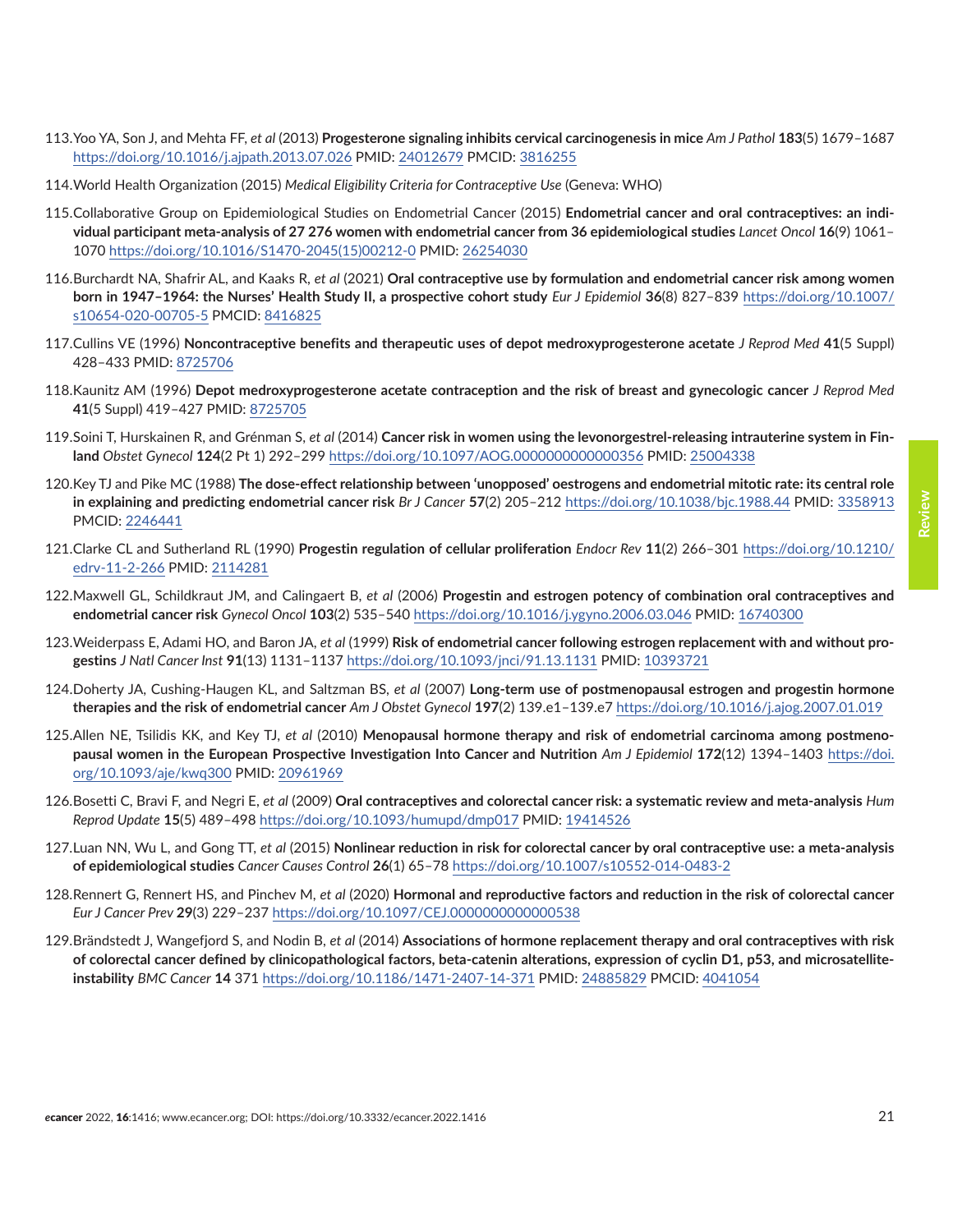- <span id="page-21-0"></span>130.Charlton BM, Wu K, and Zhang X, *et al* (2015) **Oral contraceptive use and colorectal cancer in the Nurses' Health Study I and II** *Cancer Epidemiol Biomarkers Prev* **24**(8) 1214–1221<https://doi.org/10.1158/1055-9965.EPI-15-0172>PMID: [26063479](http://www.ncbi.nlm.nih.gov/pubmed/26063479) PMCID: [4526380](http://www.ncbi.nlm.nih.gov/pmc/articles/PMC4526380)
- 131.Kabat GC, Miller AB, and Rohan TE (2008) **Oral contraceptive use, hormone replacement therapy, reproductive history and risk of colorectal cancer in women** *Int J Cancer* **122**(3) 643–646 <https://doi.org/10.1002/ijc.23079>
- 132.Lin J, Zhang SM, and Cook NR, *et al* (2007) **Oral contraceptives, reproductive factors, and risk of colorectal cancer among women in a prospective cohort study** *Am J Epidemiol* **165**(7) 794–801 <https://doi.org/10.1093/aje/kwk068> PMID: [17215381](http://www.ncbi.nlm.nih.gov/pubmed/17215381)
- 133.Tsilidis KK, Allen NE, and Key TJ, *et al* (2010) **Oral contraceptives, reproductive history and risk of colorectal cancer in the European Prospective Investigation into Cancer and Nutrition** *Br J Cancer* **103**(11) 1755–1759 <https://doi.org/10.1038/sj.bjc.6605965> PMID: [21045829](http://www.ncbi.nlm.nih.gov/pubmed/21045829) PMCID: [2994229](http://www.ncbi.nlm.nih.gov/pmc/articles/PMC2994229)
- 134.Zervoudakis A, Strickler HD, and Park Y, *et al* (2011) **Reproductive history and risk of colorectal cancer in postmenopausal women** *J Natl Cancer Inst* **103**(10) 826–834 <https://doi.org/10.1093/jnci/djr101> PMID: [21447807](http://www.ncbi.nlm.nih.gov/pubmed/21447807) PMCID: [3096797](http://www.ncbi.nlm.nih.gov/pmc/articles/PMC3096797)
- 135.Coffey K, Beral V, and Green J, *et al* (2015) **Lifestyle and reproductive risk factors associated with anal cancer in women aged over 50 years** *Br J Cancer* **112**(9) 1568–1574<https://doi.org/10.1038/bjc.2015.89>PMID: [25867258](http://www.ncbi.nlm.nih.gov/pubmed/25867258) PMCID: [4453684](http://www.ncbi.nlm.nih.gov/pmc/articles/PMC4453684)
- 136.Newcomb PA, Pocobelli G, and Chia V (2008) **Why hormones protect against large bowel cancer: old ideas, new evidence** *Adv Exp Med Biol* **617** 259–269 [https://doi.org/10.1007/978-0-387-69080-3\\_24](https://doi.org/10.1007/978-0-387-69080-3_24) PMID: [18497049](http://www.ncbi.nlm.nih.gov/pubmed/18497049)
- 137.Slattery ML, Ballard-Barbash R, and Edwards S, *et al* (2003) **Body mass index and colon cancer: an evaluation of the modifying effects of estrogen (United States)** *Cancer Causes Control* **14**(1) 75–84<https://doi.org/10.1023/A:1022545017867> PMID: [12708728](http://www.ncbi.nlm.nih.gov/pubmed/12708728)
- 138.McMichael AJ and Potter JD (1980) **Reproduction, endogenous and exogenous sex hormones, and colon cancer: a review and hypothesis** *J Natl Cancer Inst* **65**(6) 1201–1207 PMID: [7001123](http://www.ncbi.nlm.nih.gov/pubmed/7001123)
- 139.Reddy BS, Watanabe K, and Weisburger JH, *et al* (1977) **Promoting effect of bile acids in colon carcinogenesis in germ-free and conventional F344 rats** *Cancer Res* **37**(9) 3238–3242 PMID: [884672](http://www.ncbi.nlm.nih.gov/pubmed/884672)
- 140.McKeown-Eyssen G (1994) **Epidemiology of colorectal cancer revisited: are serum triglycerides and/or plasma glucose associated with risk?** *Cancer Epidemiol Biomarkers Prev* **3**(8) 687–695 PMID: [7881343](http://www.ncbi.nlm.nih.gov/pubmed/7881343)
- 141.Lointier P, Wildrick DM, and Boman BM (1992) **The effects of steroid hormones on a human colon cancer cell line in vitro** *Anticancer Res* **12**(4) 1327–1330 PMID: [1503430](http://www.ncbi.nlm.nih.gov/pubmed/1503430)
- 142.Smirnoff P, Liel Y, and Gnainsky J, *et al* (1999) **The protective effect of estrogen against chemically induced murine colon carcinogenesis is associated with decreased CpG island methylation and increased mRNA and protein expression of the colonic vitamin D receptor** *Oncol Res* **11**(6) 255–264
- 143.Schwartz B, Smirnoff P, and Shany S, *et al* (2000) **Estrogen controls expression and bioresponse of 1,25-dihydroxyvitamin D receptors in the rat colon** *Mol Cell Biochem* **203**(1–2) 87–93<https://doi.org/10.1023/A:1007015027268> PMID: [10724336](http://www.ncbi.nlm.nih.gov/pubmed/10724336)
- 144.Issa JP, Ottaviano YL, and Celano P, *et al* (1994) **Methylation of the oestrogen receptor CpG island links ageing and neoplasia in human colon** *Nat Genet* **7**(4) 536–540 <https://doi.org/10.1038/ng0894-536> PMID: [7951326](http://www.ncbi.nlm.nih.gov/pubmed/7951326)
- 145.Venook AP, Papandreou C, and Furuse J, *et al* (2010) **The incidence and epidemiology of hepatocellular carcinoma: a global and regional perspective** *Oncologist* **15**(S4) 5–13 <https://doi.org/10.1634/theoncologist.2010-S4-05>PMID: [21115576](http://www.ncbi.nlm.nih.gov/pubmed/21115576)
- 146.Maheshwari S, Sarraj A, and Kramer J, *et al* (2007) **Oral contraception and the risk of hepatocellular carcinoma** *J Hepatol* **47**(4) 506–513 <https://doi.org/10.1016/j.jhep.2007.03.015>PMID: [17462781](http://www.ncbi.nlm.nih.gov/pubmed/17462781)
- 147.An N (2015) **Oral contraceptives use and liver cancer risk: a dose-response meta-analysis of observational studies** *Medicine* **94**(43) e1619 <https://doi.org/10.1097/MD.0000000000001619>PMID: [26512555](http://www.ncbi.nlm.nih.gov/pubmed/26512555) PMCID: [4985369](http://www.ncbi.nlm.nih.gov/pmc/articles/PMC4985369)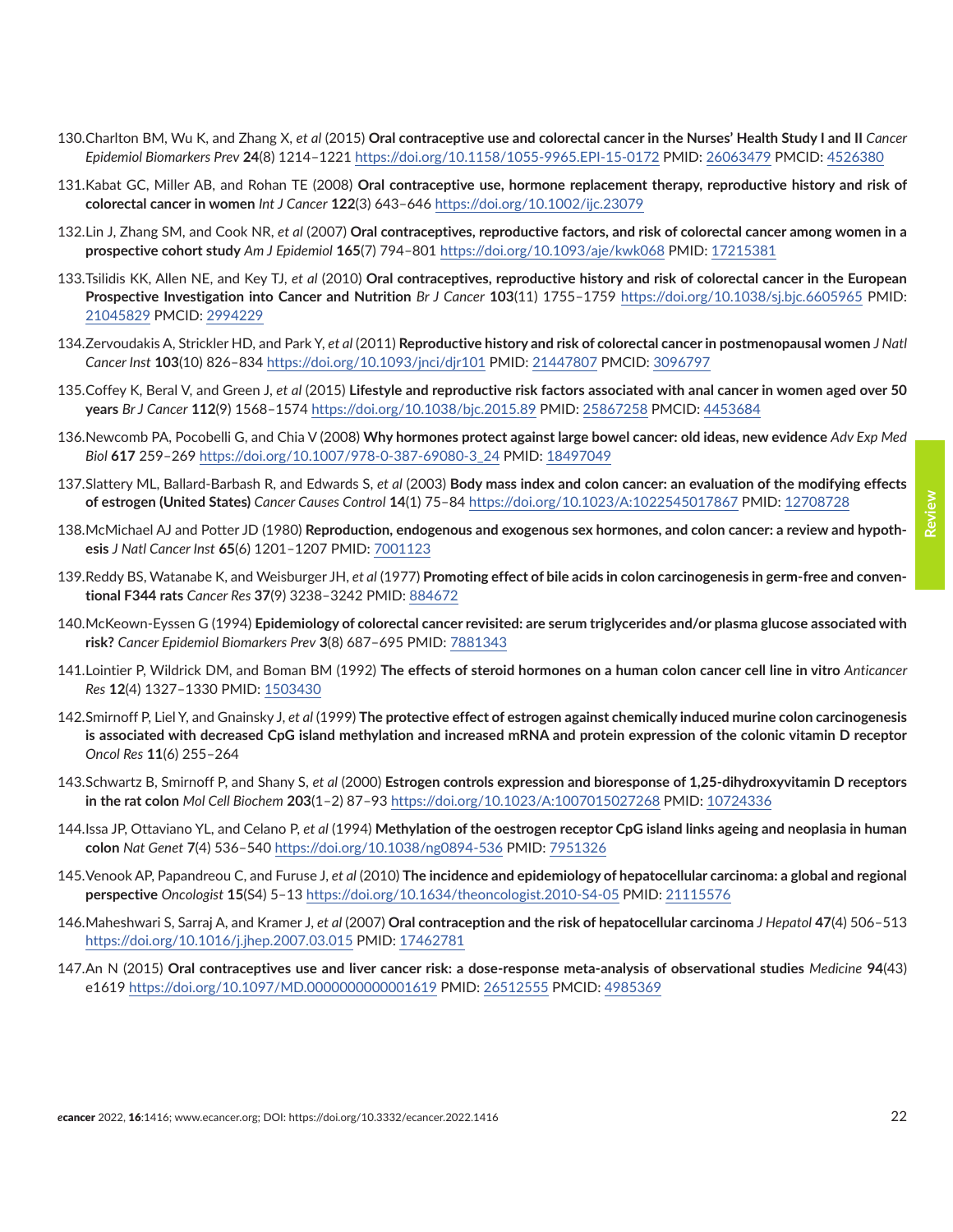**Review**

- <span id="page-22-0"></span>148.Hassan MM, Botrus G, and Abdel-Wahab R, *et al* (2017) **Estrogen replacement reduces risk and increases survival times of women with hepatocellular carcinoma** *Clin Gastroenterol Hepatol* **15**(11) 1791–1799 <https://doi.org/10.1016/j.cgh.2017.05.036>PMID: [28579181](http://www.ncbi.nlm.nih.gov/pubmed/28579181) PMCID: [5901750](http://www.ncbi.nlm.nih.gov/pmc/articles/PMC5901750)
- 149.Sun X, Duan J, and Zou Y, *et al* (2015) **Impact of multipath effects on theoretical accuracy of TOA-based indoor VLC positioning system** *Photonics Res* **3**(6) 296–299<https://doi.org/10.1364/PRJ.3.000296>
- 150.McGlynn KA, Sahasrabuddhe VV, and Campbell PT, *et al* (2015) **Reproductive factors, exogenous hormone use and risk of hepatocellular carcinoma among US women: results from the Liver Cancer Pooling Project** *Br J Cancer* **112**(7) 1266–1272 [https://doi.org/10.1038/](https://doi.org/10.1038/bjc.2015.58) [bjc.2015.58](https://doi.org/10.1038/bjc.2015.58) PMID: [25742475](http://www.ncbi.nlm.nih.gov/pubmed/25742475) PMCID: [4385955](http://www.ncbi.nlm.nih.gov/pmc/articles/PMC4385955)
- 151.Lindberg MC (1992) **Hepatobiliary complications of oral contraceptives** *J Gen Intern Med* **7**(2) 199–209 [https://doi.org/10.1007/](https://doi.org/10.1007/BF02598014) [BF02598014](https://doi.org/10.1007/BF02598014) PMID: [1336797](http://www.ncbi.nlm.nih.gov/pubmed/1336797)
- 152.De Benedetti VM, Welsh JA, and Yu MC, *et al* (1996) **p53 mutations in hepatocellular carcinoma related to oral contraceptive use** *Carcinogenesis* **17**(1) 145–149<https://doi.org/10.1093/carcin/17.1.145> PMID: [8565124](http://www.ncbi.nlm.nih.gov/pubmed/8565124)
- 153.Alvaro D, Barbaro B, and Franchitto A, *et al* (2006) **Estrogens and insulin-like growth factor 1 modulate neoplastic cell growth in human cholangiocarcinoma** *Am J Pathol* **169**(3) 877–888 <https://doi.org/10.2353/ajpath.2006.050464> PMID: [16936263](http://www.ncbi.nlm.nih.gov/pubmed/16936263) PMCID: [1698823](http://www.ncbi.nlm.nih.gov/pmc/articles/PMC1698823)
- 154.Alvaro D, Alpini G, and Onori P, *et al* (2002) **Alfa and beta estrogen receptors and the biliary tree** *Mol Cell Endocrinol* **193**(1–2) 105–108 [https://doi.org/10.1016/S0303-7207\(02\)00103-X](https://doi.org/10.1016/S0303-7207(02)00103-X) PMID: [12161009](http://www.ncbi.nlm.nih.gov/pubmed/12161009)
- 155.Thun M, Linet MS, and Cerhan JR, *et al* (2017) *Cancer Epidemiology and Prevention* 4th edn (New York: Oxford University Press) p 1328
- 156.Sampson LK, Vickers SM, and Ying W, *et al* (1997) **Tamoxifen-mediated growth inhibition of human cholangiocarcinoma** *Cancer Res* **57**(9) 1743–1749 PMID: [9135018](http://www.ncbi.nlm.nih.gov/pubmed/9135018)
- 157.Mancino A, Mancino MG, and Glaser SS, *et al* (2009) **Estrogens stimulate the proliferation of human cholangiocarcinoma by inducing the expression and secretion of vascular endothelial growth factor** *Dig Liver Dis* **41**(2) 156–163 <https://doi.org/10.1016/j.dld.2008.02.015> PMCID: [2626155](http://www.ncbi.nlm.nih.gov/pmc/articles/PMC2626155)
- 158.Isse K, Specht SM, and Lunz JG, 3rd, *et al* (2010) **Estrogen stimulates female biliary epithelial cell interleukin-6 expression in mice and humans** *Hepatology* **51**(3) 869–880 <https://doi.org/10.1002/hep.23386>PMID: [20043322](http://www.ncbi.nlm.nih.gov/pubmed/20043322)
- 159.Petrick JL, Florio AA, and Zhang X, *et al* (2020) **Associations Between prediagnostic concentrations of circulating sex steroid hormones and liver cancer among postmenopausal women** *Hepatology* **72**(2) 535–547 <https://doi.org/10.1002/hep.31057>
- 160.Hunsawong T, Singsuksawat E, and In-chon N, *et al* (2012) **Estrogen is increased in male cholangiocarcinoma patients' serum and stimulates invasion in cholangiocarcinoma cell lines in vitro** *J Cancer Res Clin Oncol* **138**(8) 1311–1320 [https://doi.org/10.1007/s00432-012-](https://doi.org/10.1007/s00432-012-1207-1) [1207-1](https://doi.org/10.1007/s00432-012-1207-1) PMID: [22476540](http://www.ncbi.nlm.nih.gov/pubmed/22476540)
- 161.Petrick JL, McMenamin ÚC, and Zhang X, *et al* (2020) **Exogenous hormone use, reproductive factors and risk of intrahepatic cholangiocarcinoma among women: results from cohort studies in the Liver Cancer Pooling Project and the UK Biobank** *Br J Cancer* **123**(2) 316–324 <https://doi.org/10.1038/s41416-020-0835-5>PMID: [32376888](http://www.ncbi.nlm.nih.gov/pubmed/32376888) PMCID: [7374167](http://www.ncbi.nlm.nih.gov/pmc/articles/PMC7374167)
- 162.Health ESoCaR (2018) **Medical condition: hormonal contraception and breast and ovarian cancer** [[https://escrheu/wp-content/](https://escrheu/wp-content/uploads/2018/10/update_mc_chc_breast_ovarian_cancer_me13-06-notespdf) [uploads/2018/10/update\\_mc\\_chc\\_breast\\_ovarian\\_cancer\\_me13-06-notespdf\]](https://escrheu/wp-content/uploads/2018/10/update_mc_chc_breast_ovarian_cancer_me13-06-notespdf) Date accessed: 10/01/21]
- 163.Percy L (2016) **The new UK Medical Eligibility Criteria (UKMEC): what has changed?** *J Fam Planning Reprod Health Care* **42**(2) 81–82 <https://doi.org/10.1136/jfprhc-2016-101488>
- 164.Society AC **5-year relative survival, 2009–2015, by cancer type** [https:// cancerstatisticscentercancerorg/#!] Date accessed: 10/01/21